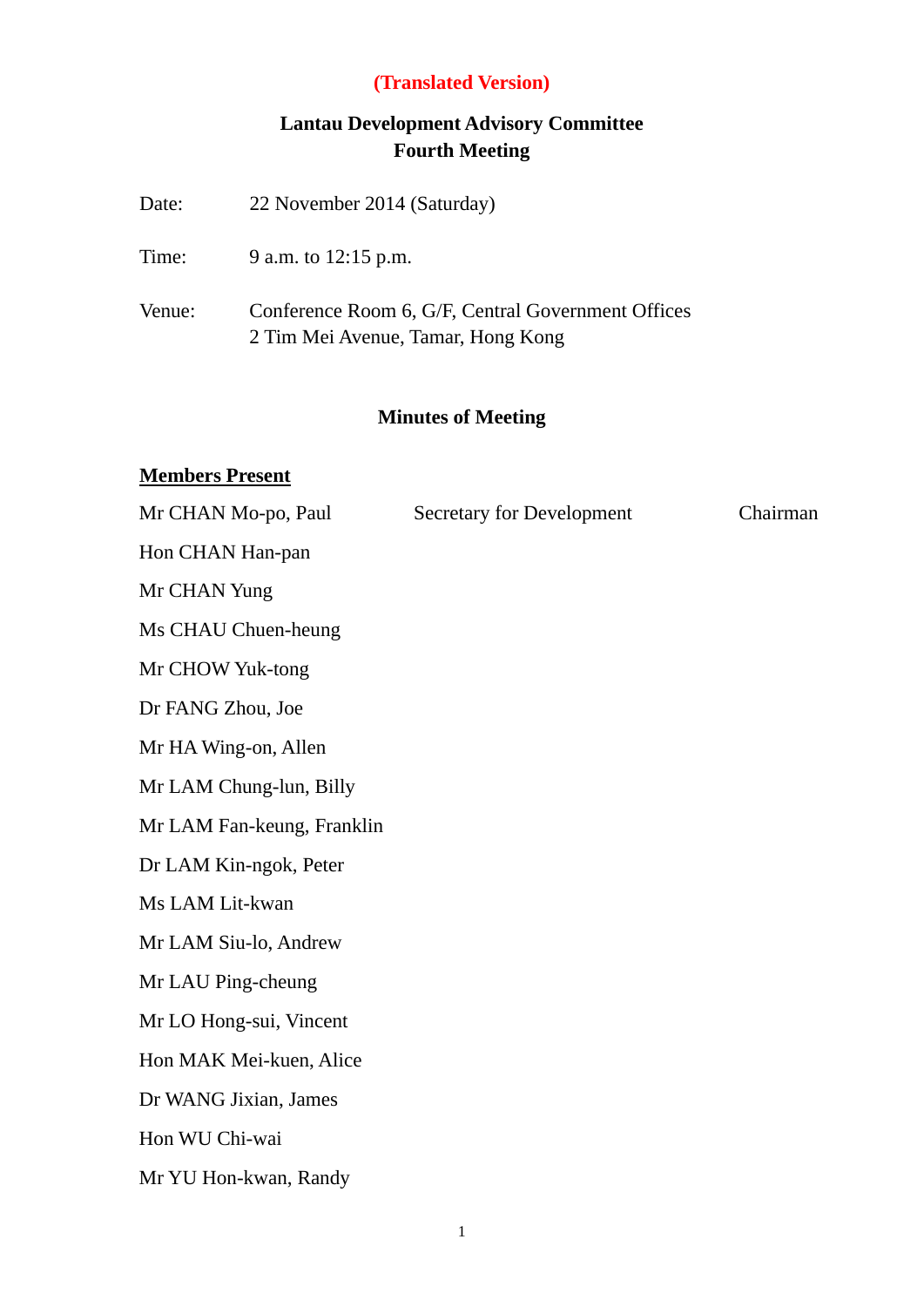| Mr CHOW Tat-ming, Thomas        | Permanent Secretary for<br>Development (Planning and Lands)                                         |           |
|---------------------------------|-----------------------------------------------------------------------------------------------------|-----------|
| Mr WAI Chi-sing                 | Permanent Secretary for<br>Development (Works)                                                      |           |
| Ms WONG Sean-yee, Anissa        | Permanent Secretary for the<br>Environment                                                          |           |
| Mrs YEUNG HO Poi-yan,<br>Ingrid | <b>Commissioner for Transport</b>                                                                   |           |
| Ms FUNG Yin-suen, Ada           | Deputy Director of Housing<br>(Development and Construction)                                        |           |
| Mr LI Ping-wai, Anthony         | District Officer (Islands), Home<br><b>Affairs Department (HAD)</b>                                 |           |
| Mr YUNG Wai-hung, Philip        | <b>Commissioner for Tourism</b>                                                                     |           |
| Mr HON Chi-keung                | Director of Civil Engineering and<br>Development                                                    |           |
| Mr LING Kar-kan                 | Director of Planning                                                                                |           |
| Miss WONG Chin-kiu, Janet       | Principal Assistant Secretary for<br>Development (Works) Special Duty,<br>Development Bureau (DEVB) | Secretary |

# **Members Absent (absent with apologies)**

Mr CHU Kwok-leung, Ivan Prof HO Kin-chung Hon YIU Si-wing

## **In Attendance**

| Mr MA Siu-cheung, Eric    | <b>Under Secretary for Development</b>                   |
|---------------------------|----------------------------------------------------------|
| Mr CHAN Chi-ming          | Deputy Secretary for Development<br>(Works) $2$          |
| Miss LAU Sze-mun, Shirley | Administrative Assistant to Secretary<br>for Development |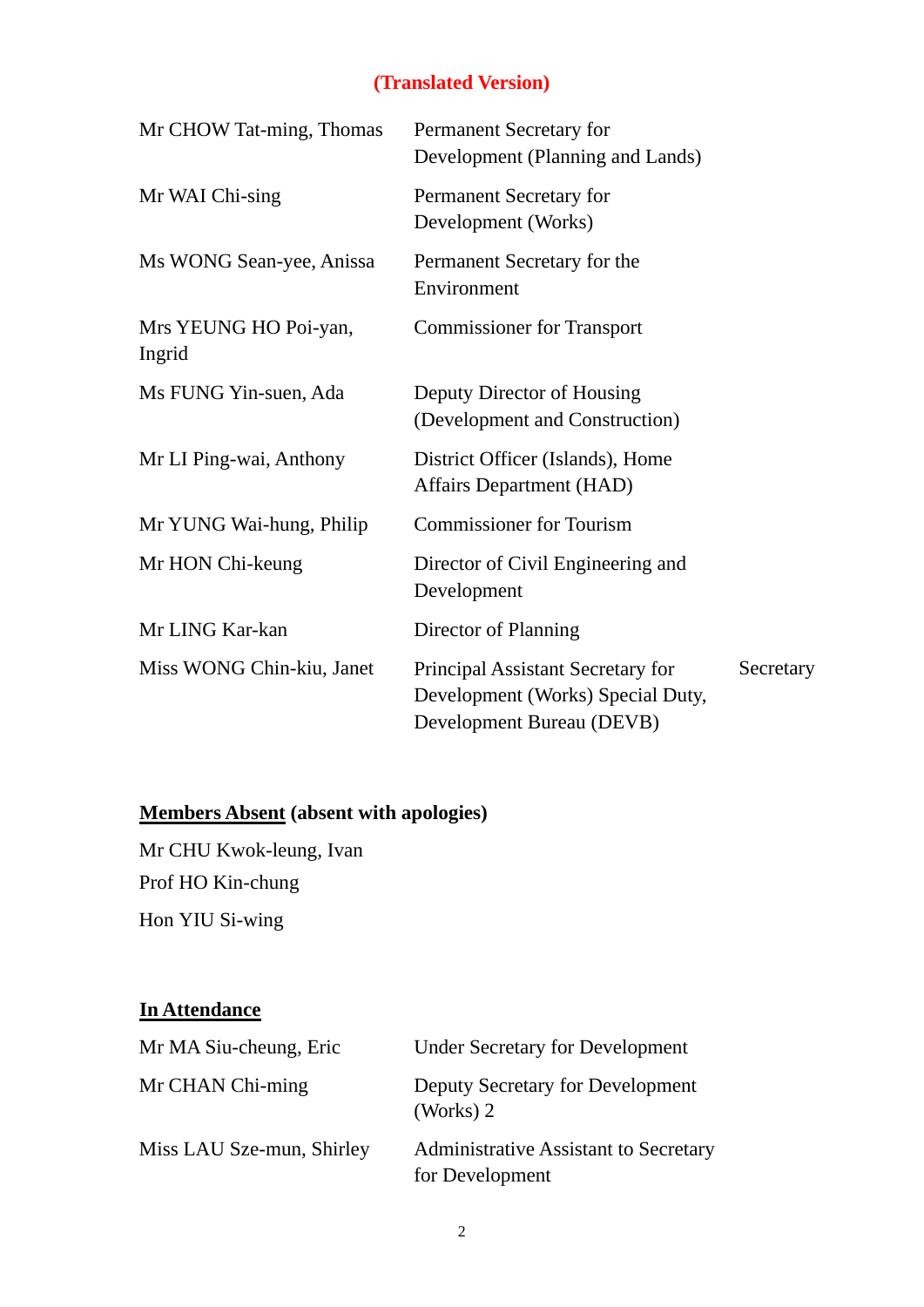| Mr LO Kwok-wah, Kelvin        | Principal Assistant Secretary for<br>Development (Works) 5                                              |
|-------------------------------|---------------------------------------------------------------------------------------------------------|
| Miss KONG Shuk-fun,<br>Fannie | Press Secretary to Secretary for<br>Development                                                         |
| Mr YIP Hung-ping, Joe         | <b>Assistant Secretary for Development</b><br>(Land Supply) 1                                           |
| Mr WONG Chi-fai, Gary         | Chief Executive Officer (Policy and<br>Development), DEVB                                               |
| Miss LI Wai-man, Joyce        | <b>Engineer (Land Supply) Special</b><br>Duties, DEVB                                                   |
| Miss WONG Pui-yue, Erica      | Senior Executive Officer (Lantau),<br><b>DEVB</b>                                                       |
| Mr LI Fat-yeung, Nick         | Project Coordinator, DEVB                                                                               |
| Mr YEUNG Tung-tat             | Researcher (2), DEVB                                                                                    |
| Ms LI Chi-miu, Phyllis        | Deputy Director of<br>Planning/Territorial                                                              |
| Ms CHEUNG Yi-mei, Amy         | <b>Assistant Director/Territory, Planning</b><br>Department (PlanD)                                     |
| Mr WONG Man-yiu, Stephen      | Senior Planning Coordinator, PlanD                                                                      |
| Mr TONG Ka-hung, Edwin        | Project Manager (HK Island &<br>Islands), Civil Engineering and<br><b>Development Department (CEDD)</b> |
| Mr LO Kwok-chung, David       | Chief Engineer/Islands, CEDD                                                                            |
| Mr MA Hon-wing, Wilson        | Senior Engineer/Project Management<br>(Islands Division), CEDD                                          |
| Miss MAN Ying-yee, Bonnie     | Assistant District Officer (Islands) 2,<br><b>HAD</b>                                                   |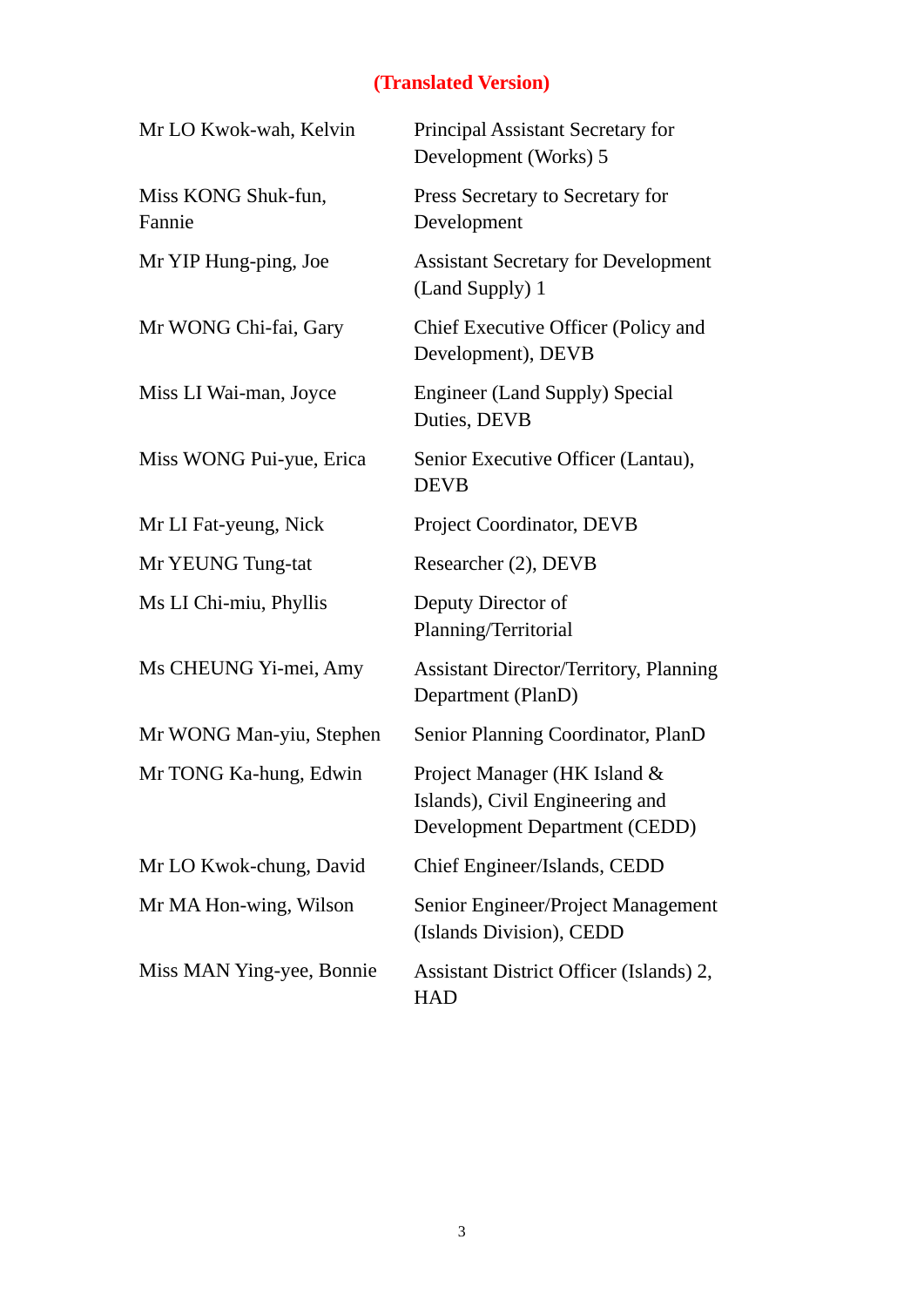1. The Chairman welcomed the two official members joining the meeting for the first time, namely Mrs YEUNG HO Poi-yan, Ingrid, Commissioner for Transport, representing the Permanent Secretary for Transport and Housing (Transport), and Mr LI Ping-wai, Anthony, District Officer (Islands) of the HAD, representing the Permanent Secretary for Home Affairs.

2. The Chairman said that since the last meeting, the Lantau Development Advisory Committee (LanDAC) had set up four subcommittees (SCs), each of which had conducted two meetings respectively. Members would be briefed on their progress reports later on. Moreover, the Secretariat organised a briefing session for the LanDAC about the Stage 3 Public Engagement Exercise for Tung Chung New Town Extension Study on 18 August, briefly introducing the extension project to Members and listening to their views.

#### **Agenda Item 1: Confirmation of the Minutes of the Last Meeting**

3. The minutes of the last meeting had been distributed to Members for their perusal prior to the meeting. The Secretariat had not received any proposed amendments. There being no further comments from Members at the meeting, the Chairman announced the confirmation of the minutes of the last meeting.

#### **Agenda Item 2: Matters Arising**

4. The Chairman said that at the last meeting, the LanDAC agreed to set up four SCs and proposed the ratio between the co-opted members and the non-official members. However, following communication with Members after the meeting, the ratios had been adjusted for two of the SCs, namely the Public Relation and Engagement Subcommittee (PRE SC) and the Traffic and Transport Subcommittee (TT SC). For the former, as there would be a lot of community engagement and publicity work, the number of co-opted members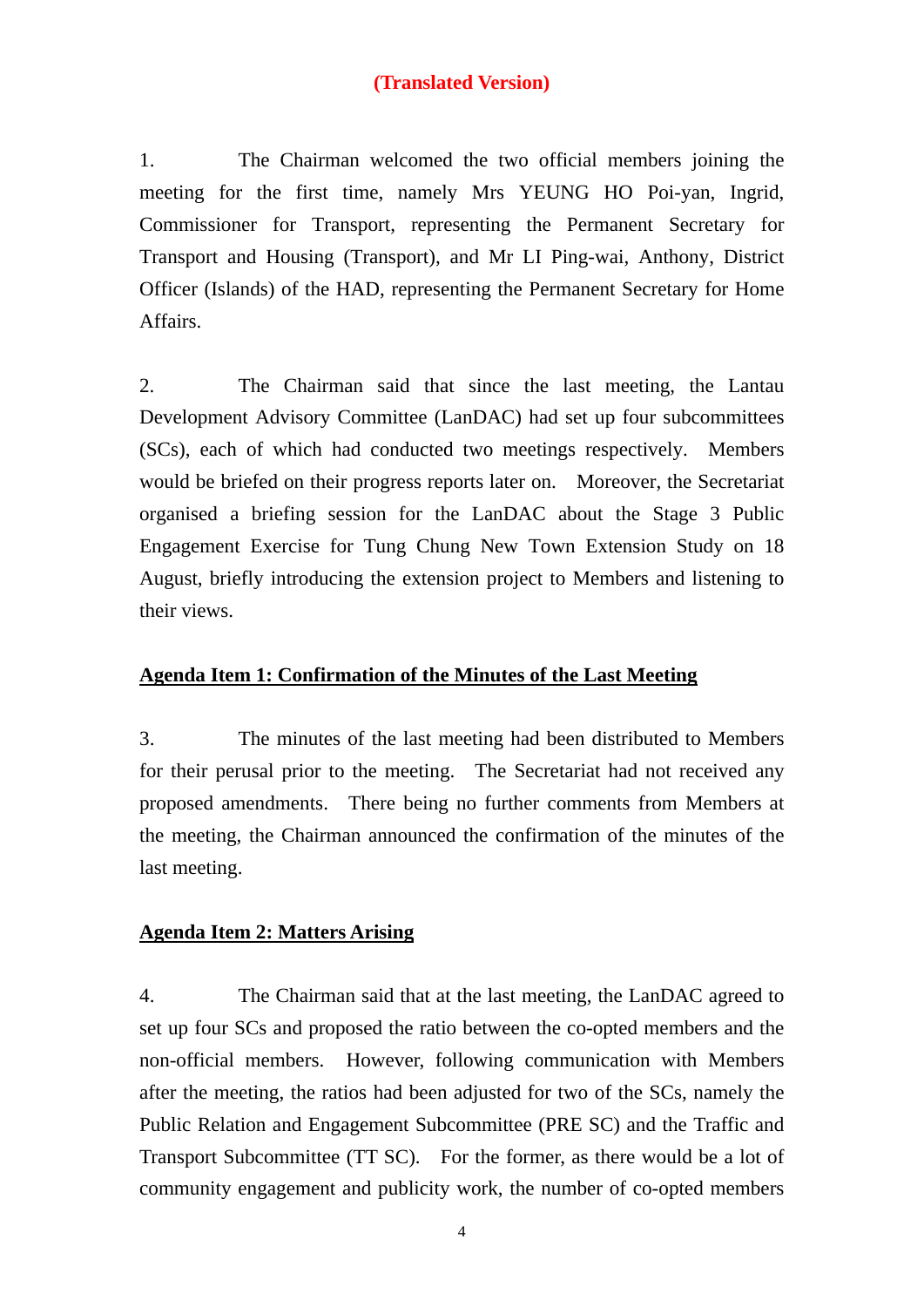had to be increased to take forward the related work more effectively. For the latter, since the locals, including the four Rural Committees, were particularly concerned about the traffic and transport issues in the district, the number of co-opted members had to be increased as appropriate to address local views and enhance the stakeholders' understanding of the TT SC's work.

#### **Agenda Item 3: Progress Reports of Subcommittees**

5. The Chairman invited the Chairpersons of the SCs to brief the meeting on their respective progress reports.

## **Progress Report of the Planning and Conservation Subcommittee (LanDAC Paper No. 07/2014)**

6. Mr LAM Siu-lo, Andrew, the Chairperson of the Planning and Conservation (PC) SC, briefed the meeting on LanDAC Paper No. 07/2014. He said that the PC SC conducted meetings on 10 October and 14 November 2014, with the first being a joint meeting with the Economic and Social Development (ESD) SC. The terms of reference, house rules, system of declaration of interests and preliminary work plan of the PC SC were endorsed at the two meetings. The key deliverables of the PC SC would be to devise a draft overall spatial development and conservation strategy for Lantau and recommend measures that could be taken forward in the short and medium terms. It was expected that the draft strategy would take shape in mid-2015.

7. Mr LAM pointed out that the overall planning vision for Lantau was "to promote the strategic growth and sustainable development of Lantau by balancing development needs and conservation", under which there were eight planning and conservation guiding principles, including (1) maximisation of the strategic role of Lantau; (2) diversification of land uses; (3) enhancement of internal and external transport links and infrastructure; (4) creation of a green, liveable, good-for-work new metropolis; (5) promotion of urban and rural harmony; (6) enhancement of conservation of the natural and cultural resources; (7) optimisation of the potentials of sites of conservation value; and (8) addressing the needs of development and conservation simultaneously.

5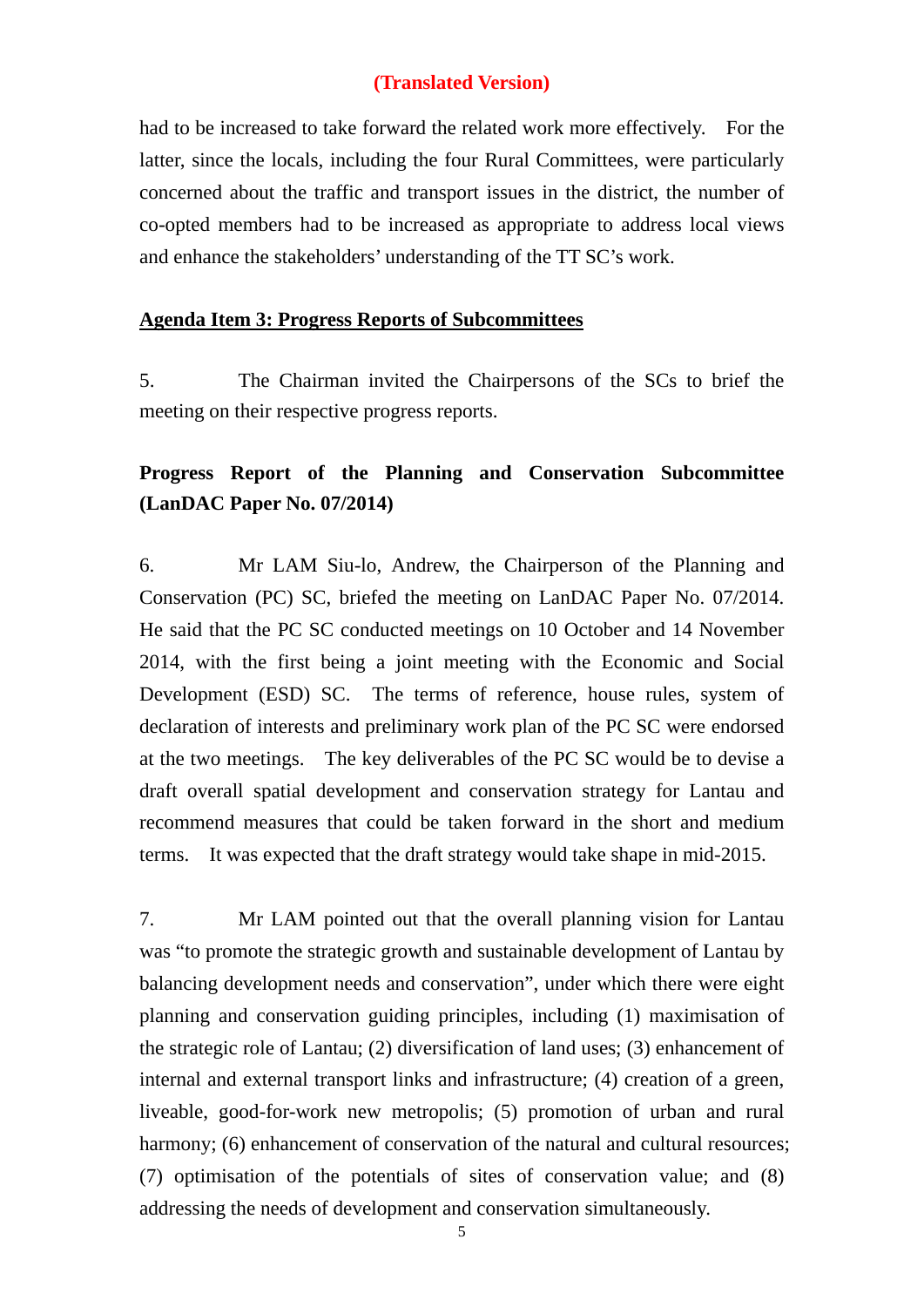8. Mr LAM said that the PC SC understood the general situation of the ecology, cultural heritage and landscape conservation of Lantau and had grasped the relevant information. The PC SC also agreed with the Administration's proposed work direction with regard to conservation, and adopted the various conservation measures recommended so as to ensure that the ecological, heritage and landscape value of those sites of conservation value would not be adversely affected by development while the linkage between points, lines and planes of the conservation sites would be strengthened.

9. Mr LAM added that the PC SC had formulated specific views regarding the overall planning of Lantau, in particular land uses for housing, economic activity, commerce, tourism and recreation, and considered that they had close connection with the traffic and transport infrastructure. Thorough consideration in all aspects concerned was required. With regard to land uses and economic development, the PC SC was of the view that (1) land supply for commercial use on the artificial island for the Hong Kong boundary crossing facilities (HKBCF) of the Hong Kong-Zhuhai-Macao Bridge (HZMB) should be expedited as far as practicable; (2) different land uses including housing should be explored at the proposed Sunny Bay reclamation; (3) the needs of other industries and ways to capitalise on the development opportunities of Lantau should be considered so as to satisfy the future needs of various industries; (4) a balance should be struck between employment opportunities and housing land use while job types and population structure should be carefully matched; and (5) the internal and external traffic system and transport infrastructure were of paramount importance to the development of Lantau. Regarding conservation, the PC SC opined that the Government should enhance its communication with various stakeholders to facilitate the smooth implementation of conservation work. While promoting the development of Lantau, we should respect conservation needs of different levels, and encourage and facilitate more local people and visitors to experience the various assets of Lantau having ecological, heritage and landscape value. He also said that the PC SC Secretariat was arranging a tour to relevant conservation sites for its Members, and Members of other SCs were also welcome to join.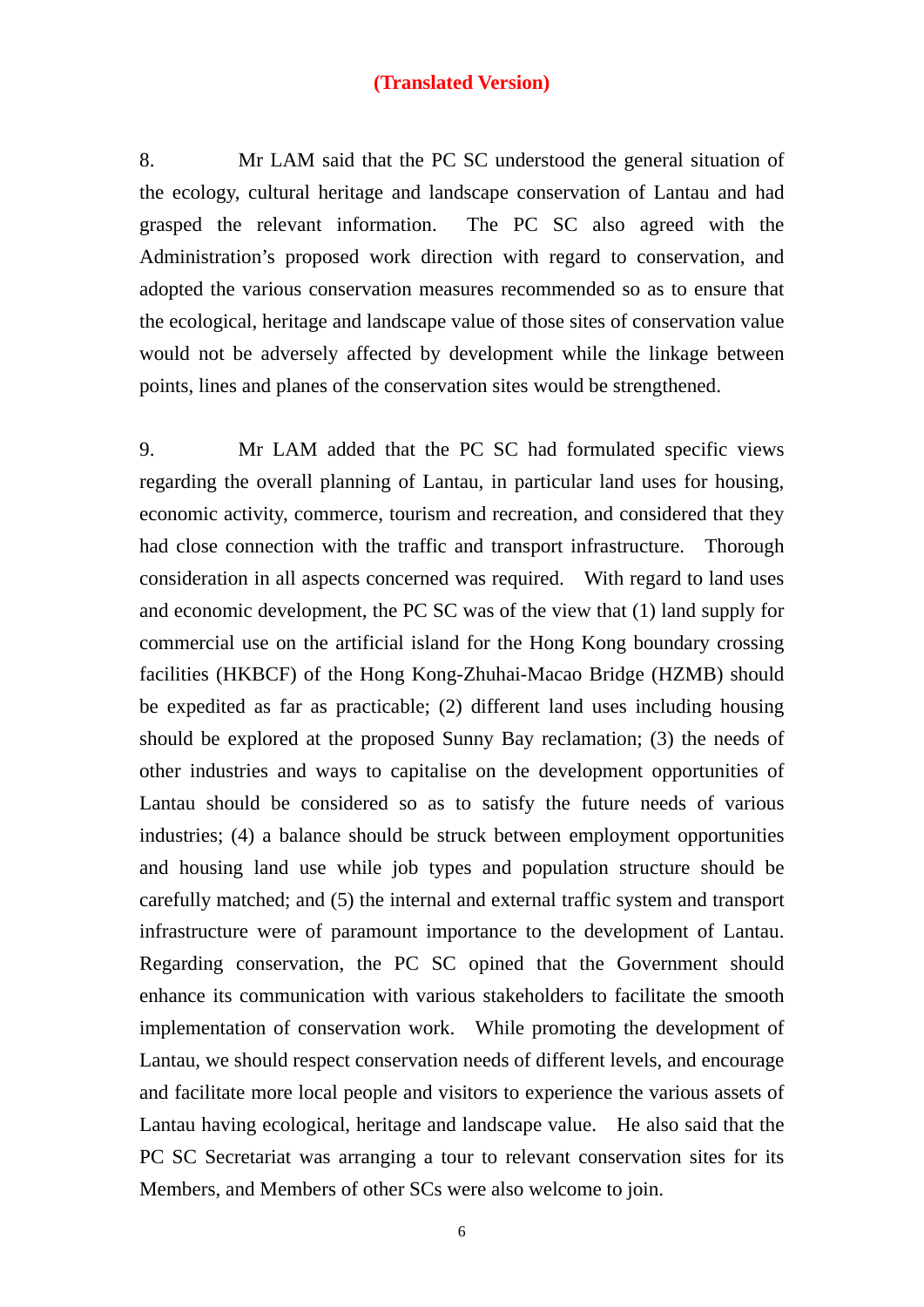10. A Member opined that as 70% of the land in Lantau was country park area, its internal traffic should mainly rely on public transport. Optimising the existing public transport resources and the closed road permit arrangement could not only meet the needs for further development, but also regulate the traffic arrangements moderately. He also pointed out that as the existing traffic and transport pressure mainly came from holidaymakers, he hoped that the use of water-borne transport would be boosted. However, the Administration had so far been bound by tendering procedure which prevented it from tackling the problem in a flexible manner. He considered that the land-based transport network currently under discussion would take a long time to materialise. On the other hand, if flexible arrangements could be adopted, water-borne transport could be implemented within a short time. For instance, instead of adopting the existing tender system, the Government could make ship chartering arrangements with suitable organisations to enhance cost-effectiveness. He estimated that the cost of the proposed ship chartering arrangements would be around \$50 million per year.

11. A Member agreed with the outcome of the PC SC's discussion, in particular "enhancement of conservation of the natural and cultural resources" and "optimisation of the potentials of sites of conservation value". He said that one day before the meeting, he heard from a caller on the radio that monuments in Lantau had been damaged due to the construction of the airport in Chek Lap Kok. He clarified that during the construction of the airport, a ceramic workshop from the Tang Dynasty had been preserved, and an ancient kiln park from the Yuan Dynasty had been provided. Unfortunately, there had not been many visitors so far due to transport problems. He considered that convenient transport was crucial to the continuance of tourism culture. There were many other sites and customs of conservation value in Lantau, such as the traditional wedding ceremony of Tai O fishing village , that had the potential for economic development and could be developed into social enterprises.

12. A Member said that the Airport Authority Hong Kong (AAHK) was selecting world-renowned architects to carry out overall planning for the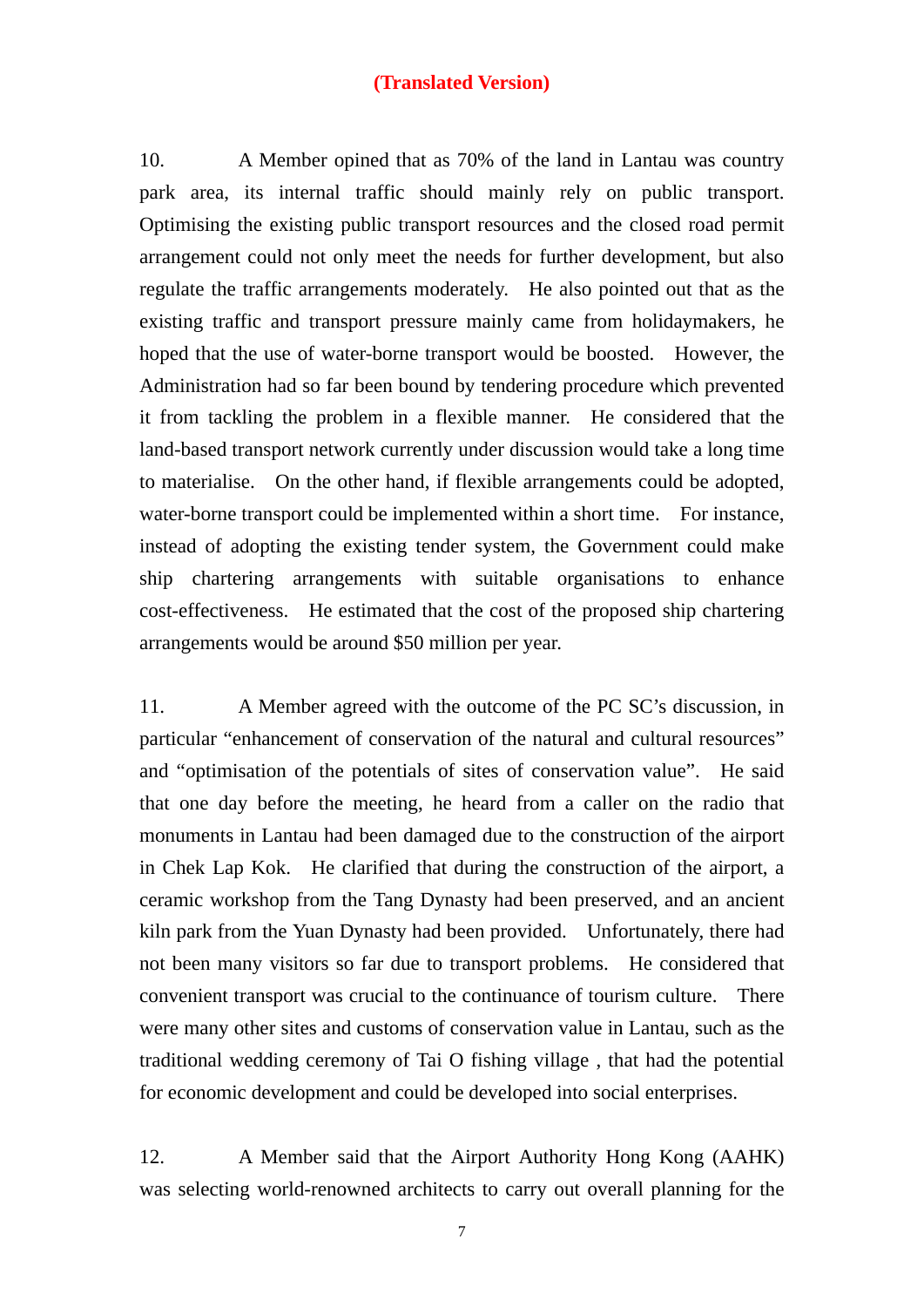North Commercial District (NCD) on the airport island, with the intent of making it to be the biggest shopping and entertainment centre in Hong Kong. If it could complement and create synergy with the HKBCF island, it would attract substantial amount of people and provide a lot of jobs that could spur the development of Lantau. He stressed that traffic and transport would be the major consideration.

13. A Member remarked that to prevent visitors from going straight to the airport and taking a flight out of Hong Kong soon after arriving from the HZMB, facilities should be provided to facilitate them to spend at the shopping malls in the NCD and HKBCF island after arriving in Hong Kong, so as to make optimal use of the respective commercial investments.

14. Mr LING Kar-kan, Director of Planning, responded that he agreed the NCD was of paramount importance to the overall value of Hong Kong. As such, there had to be an overall plan to complement and link it up with the HKBCF island and other development areas in Lantau, including the future Tung Chung New Town Extension and the possible artificial islands to be constructed in the central waters. He said that the PlanD would liaise closely with the AAHK to handle the planning matters, so as to release the potential of the land in the NCD as early as possible and match with the peripheral developments in the medium and long term.

15. A Member opined that the Government had been proposing a park-and-ride arrangement for the HKBCF, albeit without a railway connection. He considered that the NCD and the HKBCF island would definitely require a railway to connect with the urban areas. Given the estimated traffic flow of the HZMB to be 14 000 vehicles per day, he estimated that some 7 to 8 million square feet of parking space would be needed, and the currently earmarked space of 3 million square feet would not be enough. In the absence of a railway connection, visitors would have to change to a bus to go to the urban areas, which would be extremely time-consuming and inconvenient. Instead, visitors would rather take a ferry at Zhuhai to go directly to Tsim Sha Tsui. He, therefore, considered that planning for the HKBCF island should be carried out as soon as possible.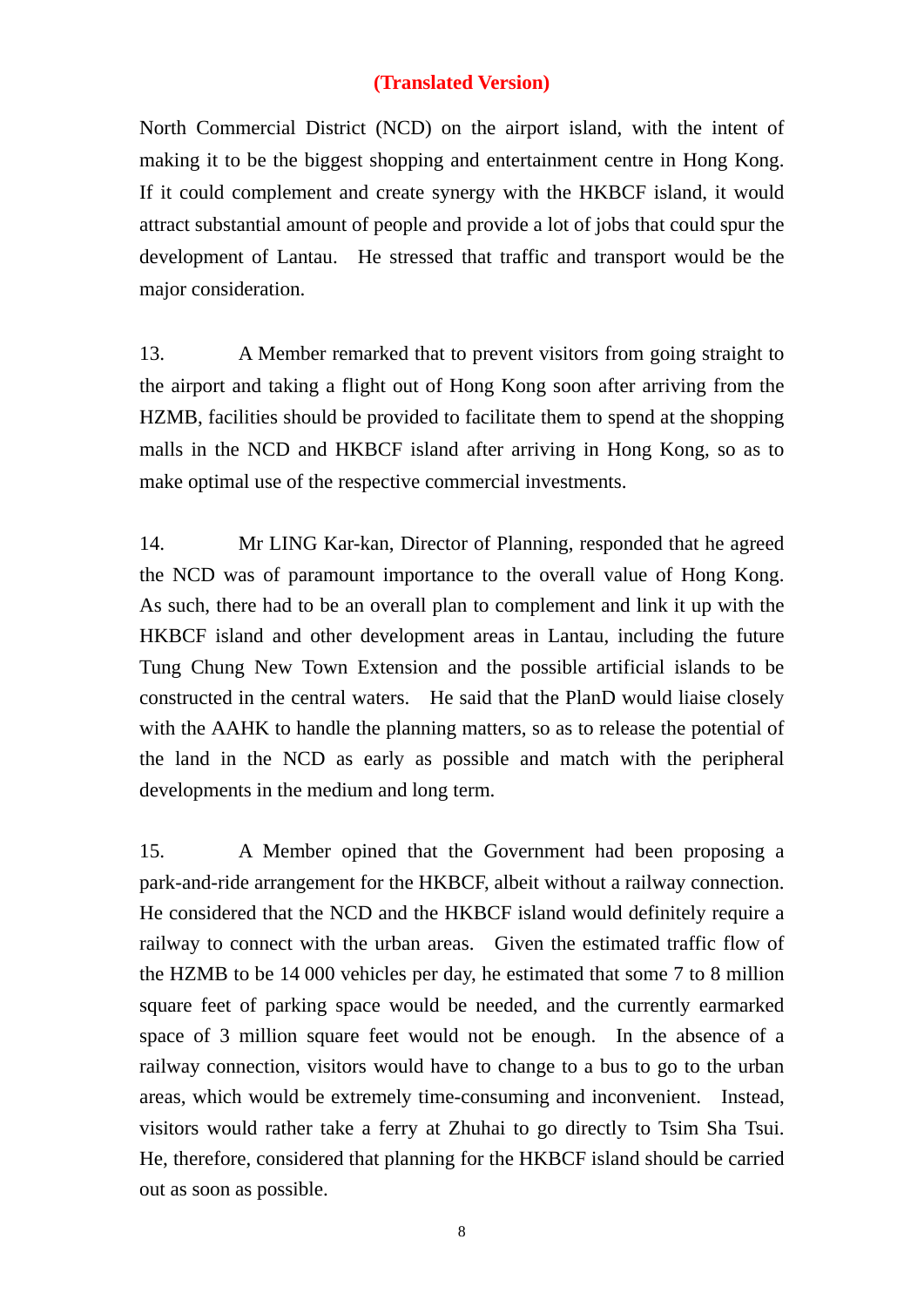16. Mr LING Kar-kan agreed that while a railway connection had its advantages, it took substantial investment to build a railway system which required an overall planning in the study of the HKBCF island so as to achieve the ultimate planning objectives and meet the short-, medium- and long-term development needs flexibly at the same time.

17. Mr WAI Chi-sing, Permanent Secretary for Development (Works), added that there were two studies relating to the HKBCF island. One was on the market positioning of various developments in Lantau, which aimed to study the distribution of commercial land uses for the projects in North Lantau (including the NCD and the HKBCF island). The other was on the planning, engineering and architectural study for topside development at the HKBCF island, the funding application of which was pending deliberation by the Finance Committee (FC) of the Legislative Council (LegCo).

[Post-meeting note: The FC of LegCo approved the funding application for the planning, engineering and architectural study for topside development at the HKBCF island of the HZMB on 16 January 2015. The study commenced in the latter half of January and was due to complete in phases in February 2017.]

18. A Member suggested that the SkyPier facilities should be relocated from the NCD to the HKBCF island, so as to release valuable land for other uses.

19. A Member said that the following two proposals were crucial to the planning of the HKBCF island. First, the SkyPier was currently only for the use of departing visitors through the airport. He supported the setting up of shared customs and immigration clearance facilities on the future HKBCF island to allow visitors from the Pearl River Delta area to travel by ferry through the SkyPier to the Hong Kong Disneyland or other areas in Lantau so as to promote the development of other areas in Lantau. Second, adequate parking spaces in the restricted area should be reserved for the use of visitors from Guangdong and Macao.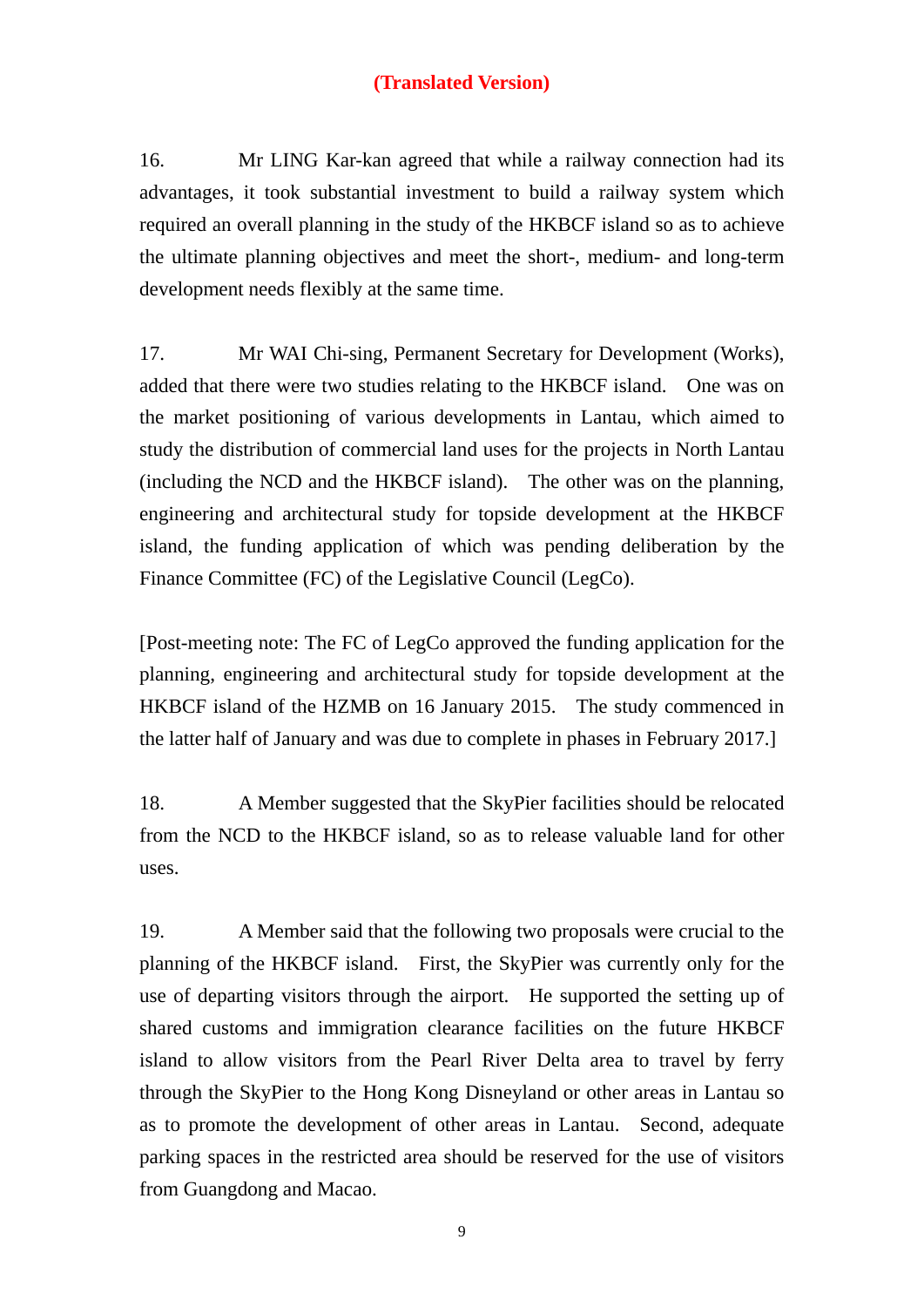20. A Member said he understood that there should be flexibility in the overall planning. However, to achieve the objective of "building the NCD into the biggest shopping and entertainment centre in Hong Kong with a boost from the airport", positioning for the land in the NCD should be well-defined during planning and such objective should be regarded as a high-level consideration. Otherwise, the objective would be hard to achieve and investments be wasted.

21. A Member pointed out the close connection between planning, conservation and transport. He was of the view that the PC SC should earmark potential areas for development on the island to meet population and employment needs, which included exploring the development sites in the south and east of Lantau on the premise of no influence to conservation, so as to support the housing and employment needs of the population on the island. The Transport Department (TD) and the TT SC would be able to explore the transport and traffic patterns as necessary only when there were well-defined sites and timetables for development.

22. The Chairman recognised the need for more specific details and timeframe concerning development at south Lantau; otherwise it would be difficult to plan the corresponding transport arrangements and infrastructure accordingly.

23. A Member held that as the current Lantau development plan was already very long-term and of considerably large scale, he did not support having any further development projects in addition to the existing ones. He proposed that the Government should stick to the concept plan for Lantau issued in 2007 and focus on the various development plans in north Lantau together with the studies for artificial islands in the central waters to be taken forward, whilst south Lantau should be mainly used for conservation purposes.

24. A Member agreed that clear positioning was of vital importance to development in view of the precious land value for the NCD which should

10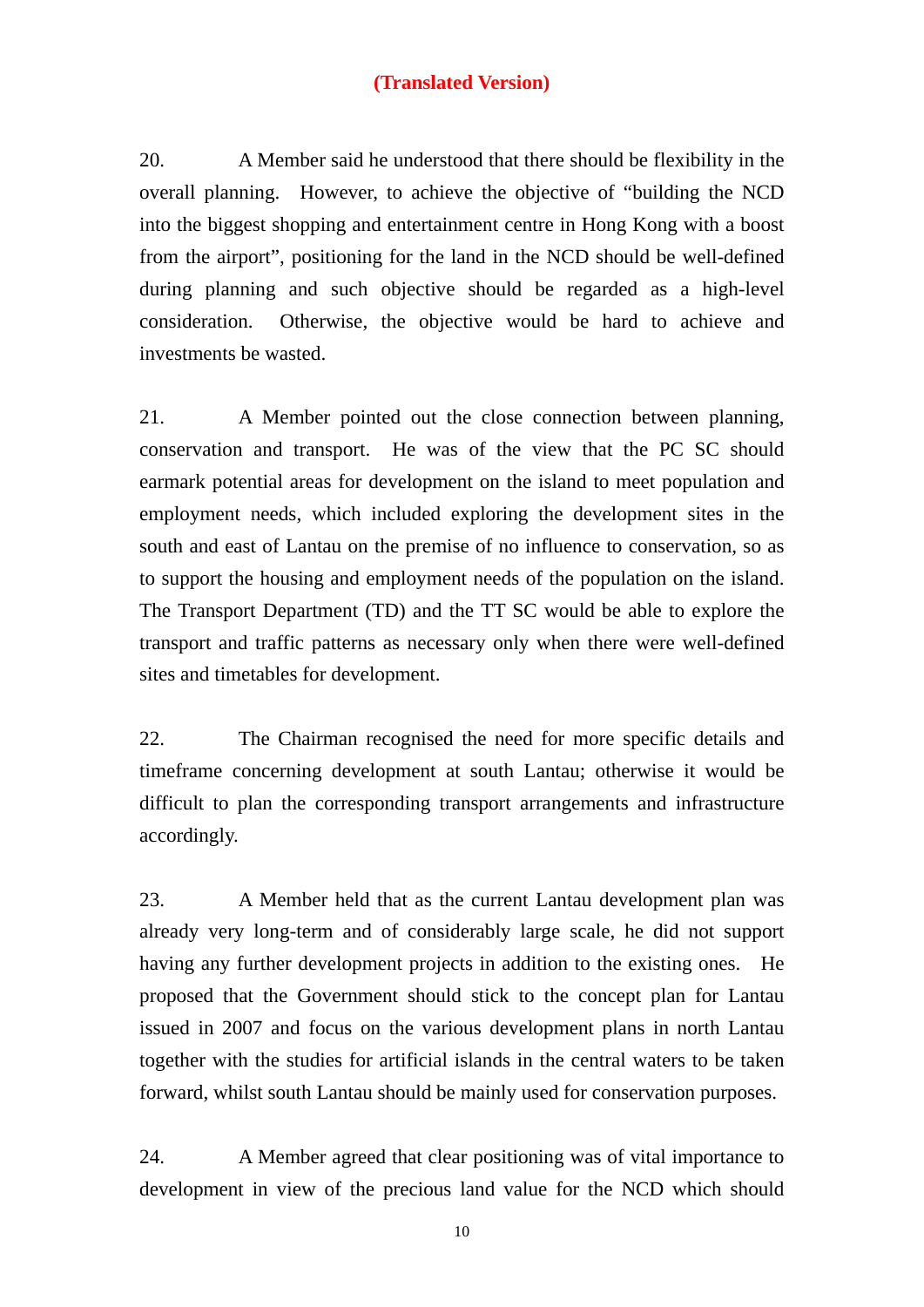complement and coordinate with the proposed commercial land use on the HKBCF island, otherwise economic benefits could not be maximised.

25. Mr LAM Siu-lo, Andrew, concluded that while the PC SC agreed to the four development directions of Lantau, for the strategic developments of Tung Chung and north Lantau, the main focus should be on the land uses to address different land needs of various sectors. He also stressed that conservation and development were not mutually exclusive. In connecting different areas on the island, apart from planning strategic means of transport, environmentally friendly means of connection, such as aerial and water-borne transport could also be considered. Since those transport means were desirable and some of them could even be implemented in the short and medium term, he hoped to have further discussions in subsequent PC SC meetings.

## **Progress Report of the Economic and Social Development Subcommittee (LanDAC Paper No. 08/2014)**

26. Dr LAM Kin-ngok, Peter, Chairperson of the ESD SC, briefed the meeting on LanDAC Paper No. 08/2014. Dr LAM said that the ESD SC conducted two meetings on 10 October and 12 November 2014, with the first being a joint meeting with the PC SC. At the first meeting, apart from endorsing some administrative arrangements, such as terms of reference and house rules, the ESD SC also discussed the proposals for economic and social development put forward by LanDAC Members and the public, and suggested that the DEVB should provide preliminary proposals for prioritised items and work schedules for the ESD SC's discussion. At the second meeting, the ESD SC agreed that the Government should engage consultants to launch three topical studies, covering an overall development strategy and market positioning for commercial land uses in Lantau, an overall direction and positioning for recreation and tourism development in Lantau (including the proposals for recreation and tourism received by the LanDAC), and the feasibility studies for the development of spa and resort facilities in Cheung Sha and Tai A Chau on the Soko Islands and an extension of Ngong Ping 360 to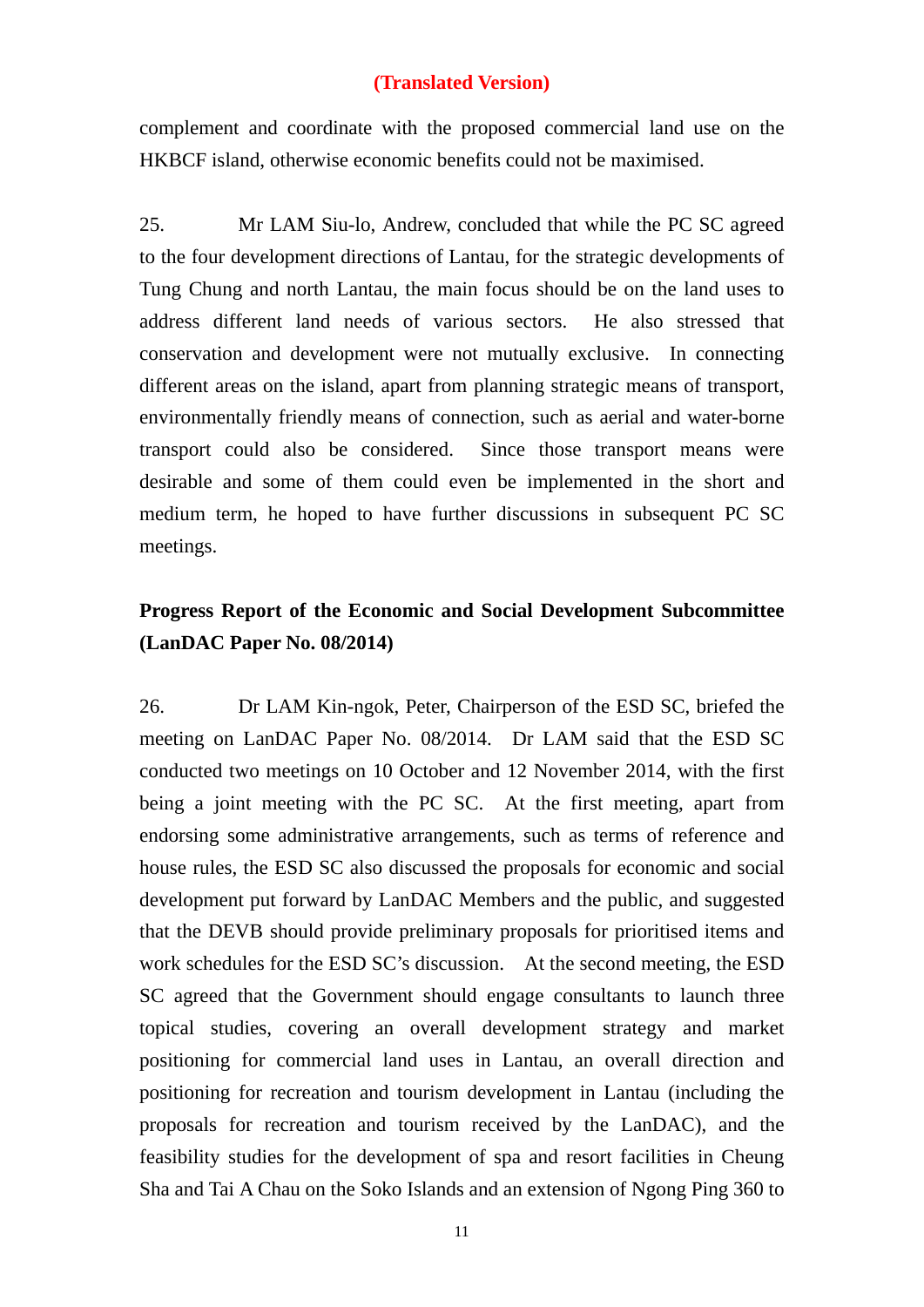Tai O. Moreover, to boost the local economy in the short term and share the fruits of development with the public at an early date, the ESD SC also supported the DEVB's effort to continue the improvement works for the revitalisation of Tai O and Mui Wo, take forward the construction of mountain bike trail networks, and map out the improvement works for the revitalisation of Ma Wan Chung.

27. Regarding the DEVB's plan to further draw up proposals for the economic (including recreation and tourism) development strategy in early 2016, Dr LAM said that the ESD SC would give advice in the coming year on the staged results of the major studies. After discussion, the ESD SC considered it possible to develop an economic region from the airport island, HKBCF island of the HZMB, Tung Chung to the north coast of Lantau. However, in view of the unique circumstances and considerations of individual areas, the ESD SC considered it advisable for the Government to carry out studies to formulate and enhance the overall economic strategies and positioning of individual areas, particularly the NCD and the HKBCF island, and to make better arrangements for transport connection to create a transport and business hub. On the other hand, the ESD SC also opined that to successfully build a new generation city and a central business district, it was necessary to match population distribution and structure with commercial activities and job opportunities to enable people residing and working in the same region hence reducing the burden on traffic. Experience showed that a successful city and central business district mainly relied on railway network as the backbone of its traffic and transport system.

28. Dr LAM added that the ESD SC also noted that Lantau's tourism resources could combine with the resources of other areas in Hong Kong to create synergy. For instance, we could arrange for sight-seeing ships to connect the Kai Tak Cruise Terminal with Lantau so as to link up the tourist attractions in the urban areas with those in Tung Chung, Tai O or other attractions in Lantau. The ESD SC hoped to explore the feasibility of the proposal as soon as possible. Also, the ESD SC would collaborate closely with other SCs to study and put forward recommendations for social and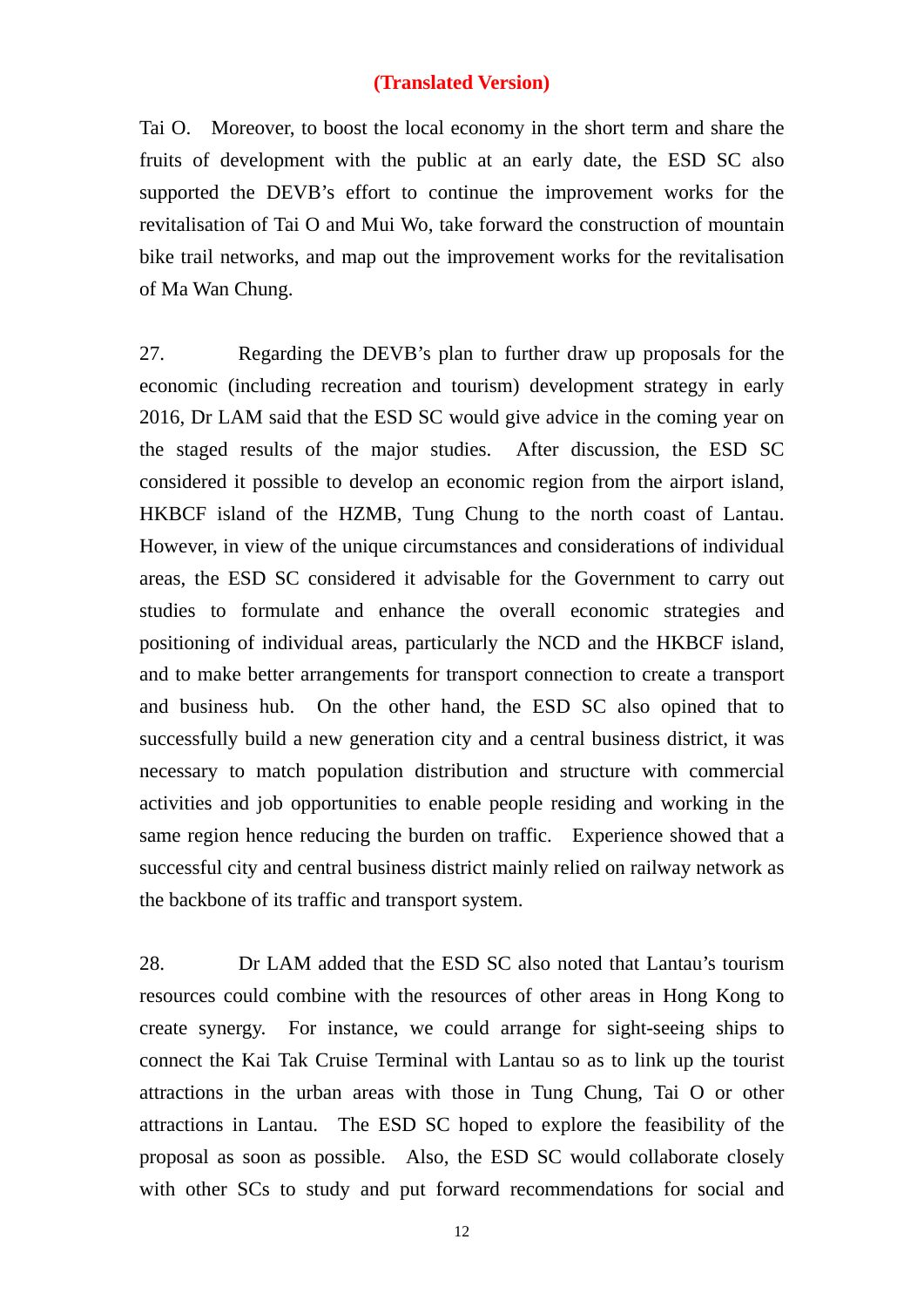economic development, so as to promote the social and economic development of Lantau.

29. In response to a Member's earlier enquiry, Mrs YEUNG HO Poi-yan, Ingrid, Commissioner for Transport, explained that only ferry services with fixed timetables, routes and frequencies require to undergo an open tender process for an operating license, while vessel chartering service was not governed by the TD and could use the public ferry piers in Lantau for embarking/disembarking.

30. Mr YUNG Wai-hung, Philip, Commissioner for Tourism, replied that landing pontoons could be installed at the Kai Tak Cruise Terminal to facilitate visitors to get on and off sight-seeing ships. Travel agencies could arrange for sight-seeing ships to ferry the visitors on cruises to other attractions in Hong Kong (including the Hong Kong Disneyland) for sight-seeing.

31. A Member opined that the Government should not passively wait for the market operators to provide the afore-mentioned ship chartering service. He expected that the Administration would proactively arrange such services for tourism purposes so as to relieve the pressure on traffic into and out of Lantau during holidays and make it more convenient for overseas and local visitors. He estimated that the cost of such an arrangement would be around \$40 to \$50 million per year.

32. A Member expected that Lantau could be transformed into the greenest place in the world, and that special building standards should be drawn up or all buildings should be required to secure the highest rating under "BEAM Plus".

33. Mr WAI Chi-sing, Permanent Secretary for Development (Works), added that the Government was carrying out technical studies regarding the environmental standards of government buildings, and consideration could be given to apply the relevant standards to private buildings in future.

13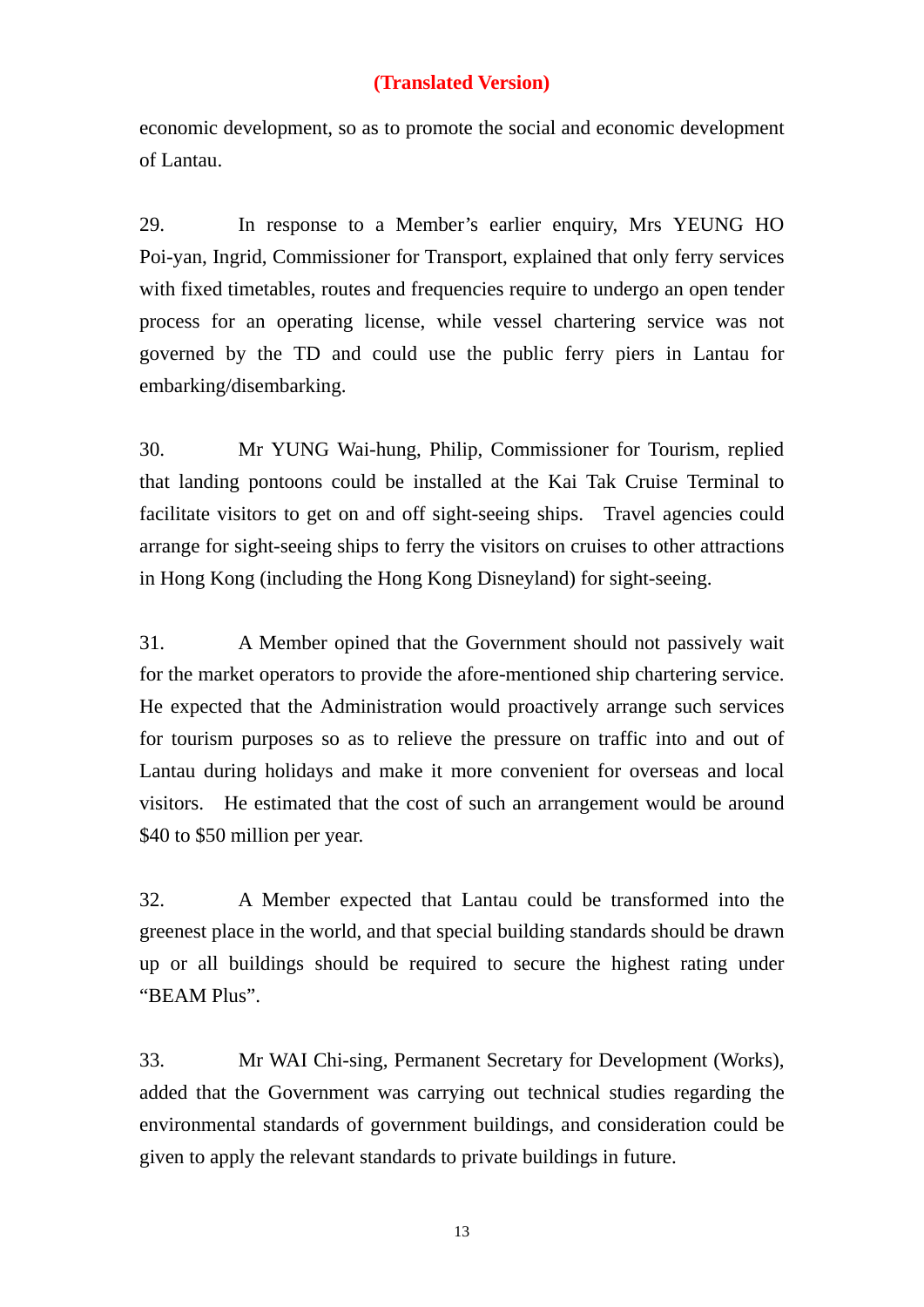34. A Member asked about the funding status of the study for topside development at the HKBCF island. Mr HON Chi-keung, Director of Civil Engineering and Development, replied that the funding application had been put on the agenda of the FC of LegCo and hoped that it could be approved as soon as possible. That Member suggested that as it would take time for the LegCo to approve the funding application, the AAHK should consider first providing funding for the study on the land use of the HKBCF island to expedite the progress. Another Member also agreed that it would take time for the LegCo to approve the funding application. He considered that the HKBCF island would lead to the rapid growth of the airport and therefore agreed that the AAHK should provide funding to study both the land use of the NCD and the HKBCF island in order to achieve synergy.

35. Mr WAI Chi-sing, Permanent Secretary for Development (Works), said that of the three studies mentioned in the progress report of the ESD SC, resources had been reserved for the studies on the overall development strategy and market positioning for commercial land uses in Lantau, and on the overall direction and positioning for recreation and tourism development in Lantau. The study that was awaiting LegCo's funding was the one on topside commercial development at the HKBCF island, including study of infrastructure facilities and ancillary facilities.

36. A Member said that when studying the overall development of Lantau, attention should also be paid to its correlation with the development of local economy so as to secure the support of the locals.

37. A Member considered that vocational training was also crucial to the development of Lantau. Representatives of the Education Bureau (EDB) and the Labour and Welfare Bureau could be invited, when necessary, to brief Members on the relevant policies and provide information.

38. A Member was of the view that having the land and a world-class international airport, Lantau had the qualities to set up a regional institute to train talents for the airline, tourism and logistics industries.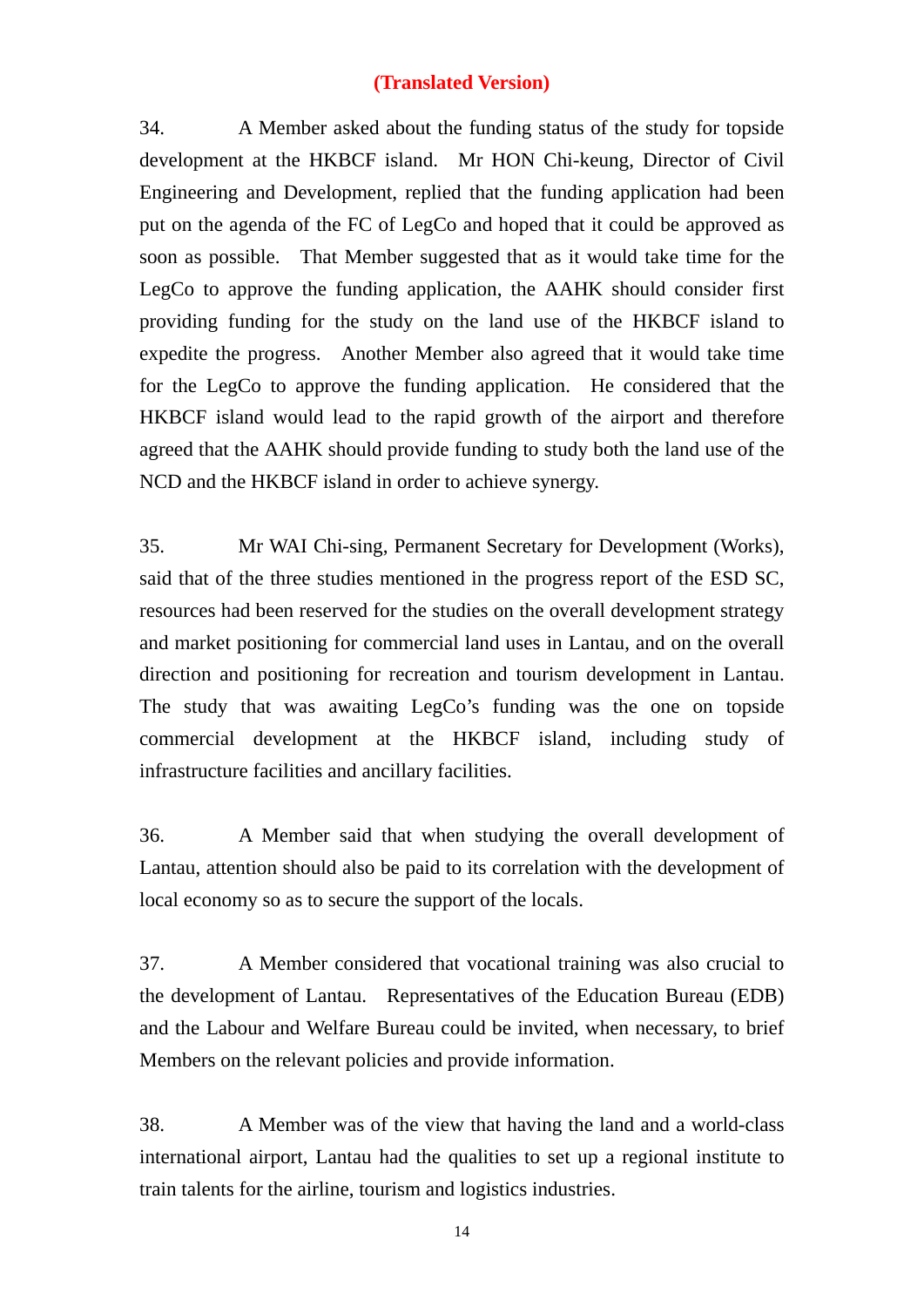39. A Member expressed that during the consultation for the Tung Chung New Town Extension Study, members of the public suggested establishing a university in the area to train talent for the tourism and airline industries, enabling people working and living in the same regions and fostering a sense of belonging to the community at the same time.

40. Mr LING Kar-kan, Director of Planning, said that land had been earmarked in Tung Chung East for educational purposes. He cited the successful example of the Hong Kong Design Institute, which had become the landmark of Tseung Kwan O and turned design into a characteristic study subject in the area. He opined that the study subjects like tourism and recreation could also become the important features of education in Lantau.

41. A Member said that he had invited the Vocational Training Council to run a pilot scheme next year to provide tailor-made local courses for Lantau. He considered that there were not enough schools in Lantau, especially kindergartens, primary schools and international schools, which discouraged people from moving into and living in the area. He hoped that the Government would take such needs into consideration when formulating the overall planning of Lantau.

42. A Member said that with the development of a bridgehead economy, 140 000 jobs would be created in north Lantau and provision of vocational training courses only was not comprehensive enough. He suggested that universities could set up subsidiaries in Lantau to offer courses of different levels.

43. A Member said that while the Government had earmarked land for educational purposes, school buildings would not be built until many years later. As such, he would like to see the establishment of a university in Lantau as soon as possible to meet the aspirations of the youth in the area for upward mobility.

15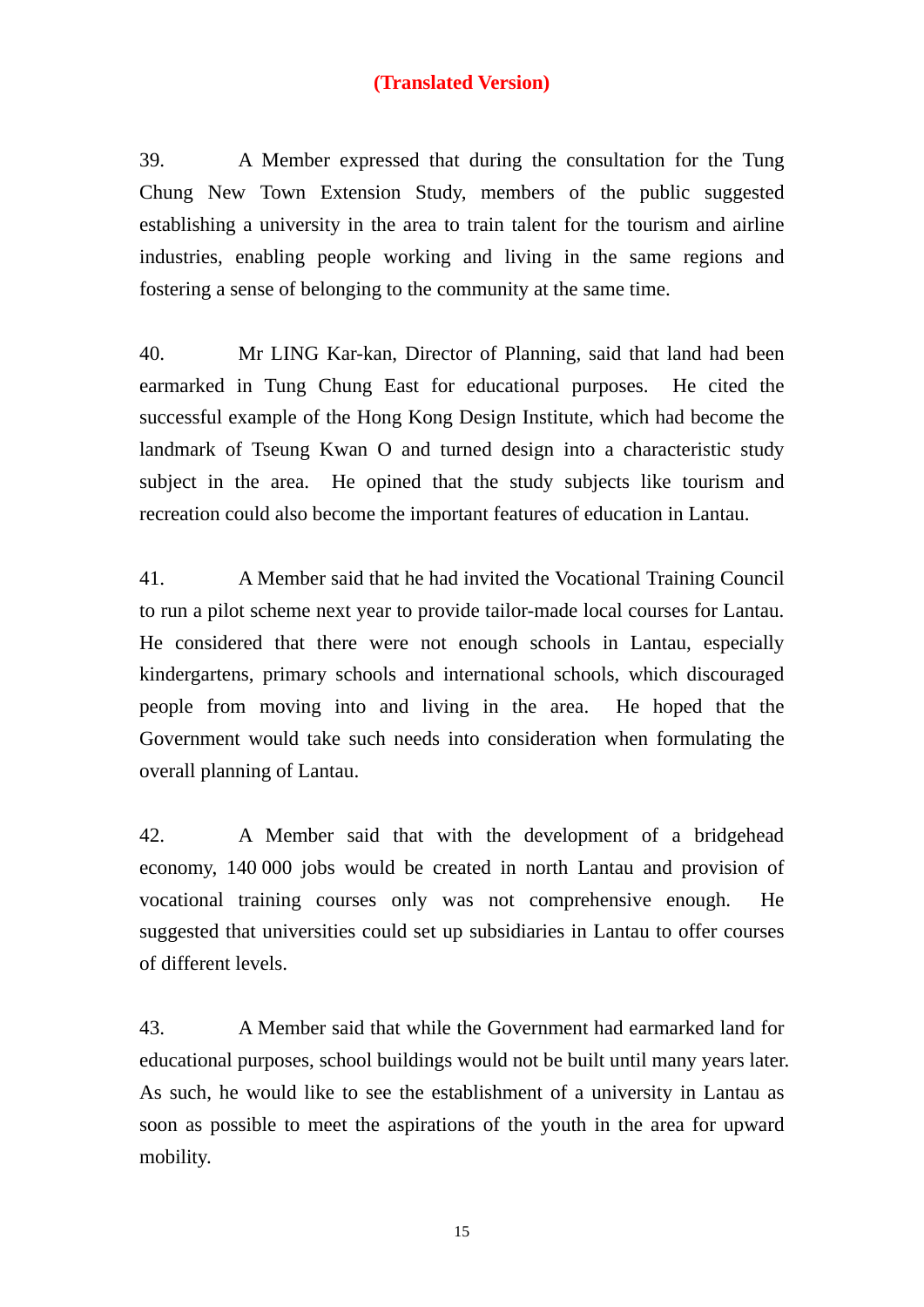44. A Member said that a typical educational institute would not offer only one discipline of study and there were currently many institutes offering tourism-related disciplines. With respect to the said proposal for education, therefore, the EDB should be consulted on the relevant policies and the positioning of the neighbouring areas in education.

45. A Member said that to encourage students to join a particular industry, such as tourism, there should be enough job placement and training opportunities provided by associated facilities in the local area.

46. The Chairman deemed it advisable to consider building a quality tertiary institute with local characteristics in Lantau, aiming at not only satisfying the local demand for education in Lantau, but also attracting students from different areas to pool talent. Overseas institutes, if considered suitable, could also be invited to set up subsidiaries in Lantau.

# **Progress Report of the Traffic and Transport Subcommittee (LanDAC Paper No. 09/2014)**

47. Mr LAM Chung-lun, Billy, Chairperson of the TT SC, briefed the meeting on LanDAC Paper No. 09/2014. Mr LAM reported that the TT SC conducted two meetings on 30 October and 10 November 2014 with in-depth discussions on a number of topics. He especially thanked the TD and the CEDD for providing substantial information for the two meetings.

48. Mr LAM pointed out that the terms of reference of the TT SC were to advise the LanDAC on the traffic and transport needs and the related implications arising from Lantau development, and to provide feasible options in overcoming the constraints regarding the transport arrangements necessary to support the development proposals and when those arrangements were put in place. He reported that the TT SC had divided the traffic and transport proposals concerned into short-, medium- and long-term proposals and had set out the order of discussion.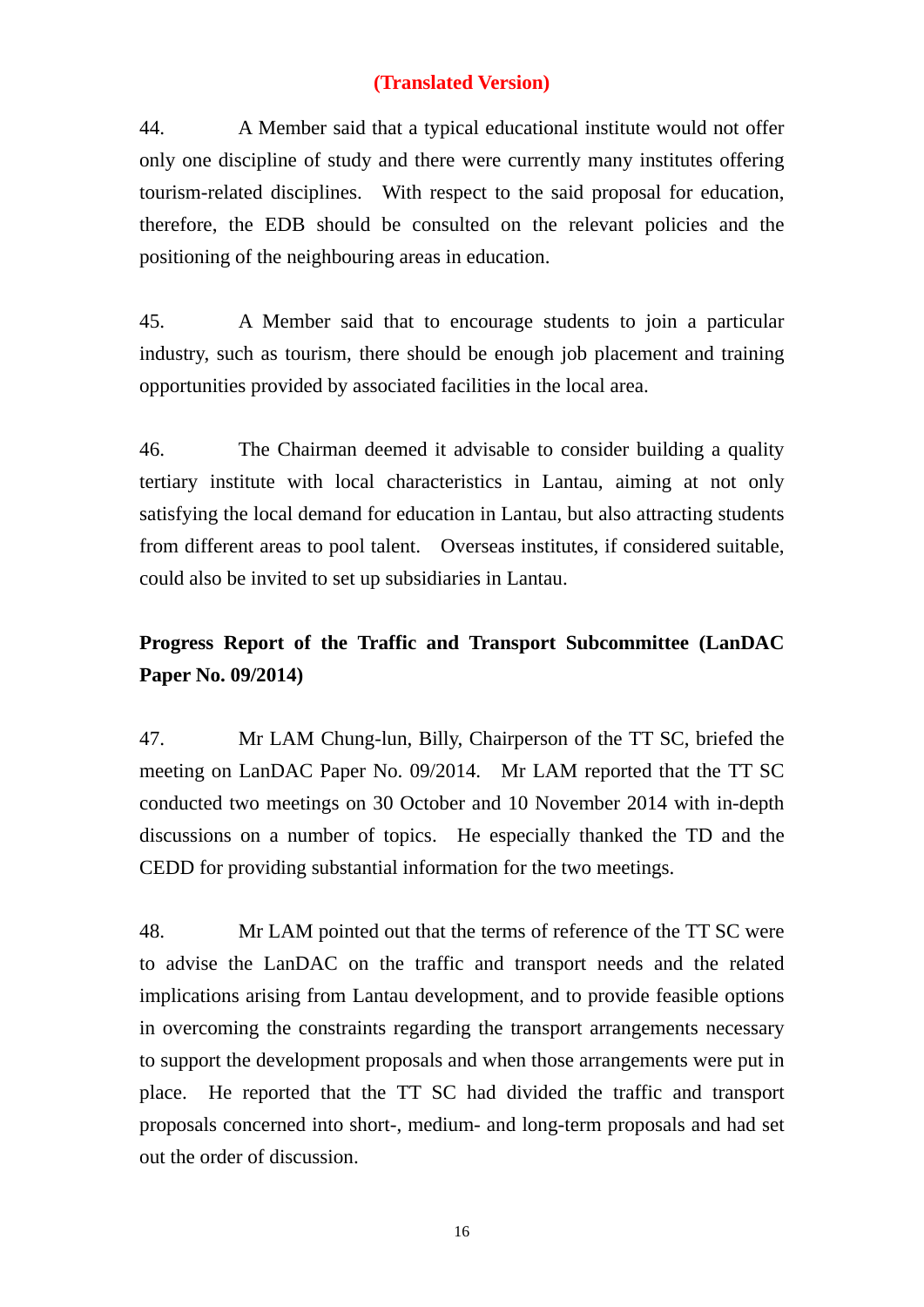49. Mr LAM added that as far as short-term development proposals were concerned, the TT SC had set up a working group headed by Dr WANG Jixian, James, to follow up on matters related to the improvement of public transport services in Lantau, and to discuss ways to improve the water-borne transport services in line with the development proposals of other SCs. Mr LAM declared that he was a member of the Country and Marine Parks Board. He opined that more people should be allowed to enjoy the country parks – our precious natural resources – so as to achieve the objectives of setting up country parks. As such, to facilitate people to go there, the traffic and transport services in Lantau should be improved as soon as possible, including contemplating the relaxation of closed road arrangements.

50. As for the medium-term development proposals, Mr LAM said that the TT SC had discussed the traffic and transport arrangements for the landing point of the HZMB, which aimed to attract sufficient visitor flow to support economic development. With regard to long-term development proposals, discussions were mainly about the traffic arrangements connecting the East Lantau Metropolis (ELM), as well as the supporting transportation in east-west and north-south of Lantau. Lastly, Mr LAM said that the concept plan for Lantau promulgated in 2007 should be regarded as guiding principles, and that conservation and development could be pursued in parallel.

51. A Member remarked that Keung Shan Road was steep with a lot of bends, which was very dangerous for big coaches. Therefore, works to widen and straighten it should be carried out immediately.

52. A Member said that with the development of north Lantau, there would be an increase in the demand for senior managerial staff which, he considered, were occupations more suitable for the residents of Discovery Bay. Therefore, he suggested that the TD should enhance the connection between north Lantau and Discovery Bay to facilitate the residents there to work in north Lantau.

53. A Member considered that transportation was the prerequisite for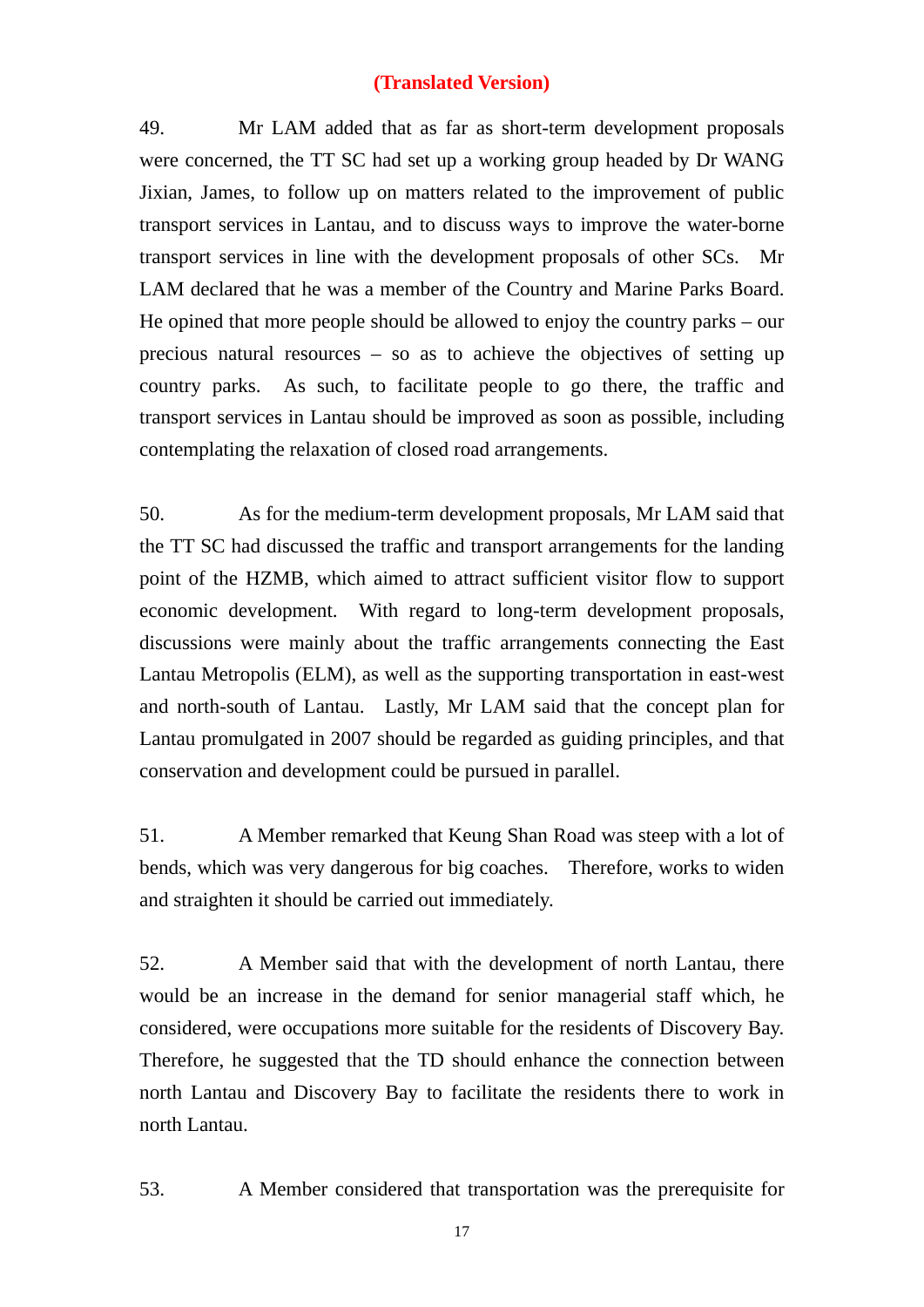the success of any plan. He hoped that the Administration would launch plans with fast results. That would enlist public support more easily and be favourable to subsequent development plans. He also expected government departments to go beyond the old confines, deal with various issues with flexibility and implement more pilot schemes.

54. A Member opined that a safe road network with good accessibility is essential to the development of Lantau if its positioning was to develop tourism resources and promote conservation. In addition, he proposed to improve the existing roads without affecting the landscape, and adopt a new mindset in planning for the spatial layout of Lantau. He supported the proposals to construct a coastal road in the northwest of Lantau and an extension of Ngong Ping 360. The former was effective in reducing the travelling time between Tung Chung and Tai O, while the latter was conducive to developing tourism and boosting the local economy. Immediate actions should also be taken to improve the transport connection and footbridges in Tung Chung so as to achieve results as soon as possible.

55. A Member agreed that long travelling time had discouraged the public from visiting Lantau, and the problem could be solved by developing infrastructures and providing rapid transport services. He said that the coastal road linking Tai O and Tung Chung would have an enormous impact on Lantau development. As regards whether that road section should be open to private cars, it should be a separate topic for consideration.

56. Mr LAM Chung-lun, Billy, said that the alternative uses of SkyPier would be discussed at the next TT SC meeting. He further said that the TT SC was now exploring the current situation at a preliminary stage and would follow up on relevant problems in due course with assistance from the government departments concerned to work out solutions. Moreover, he considered it very important to promote growth through infrastructure development. He cited the example of Tuen Mun New Town in its early stage of development, saying that Tuen Mun residents used to travel long hours to and from the urban areas due to the lack of transport services. On the contrary,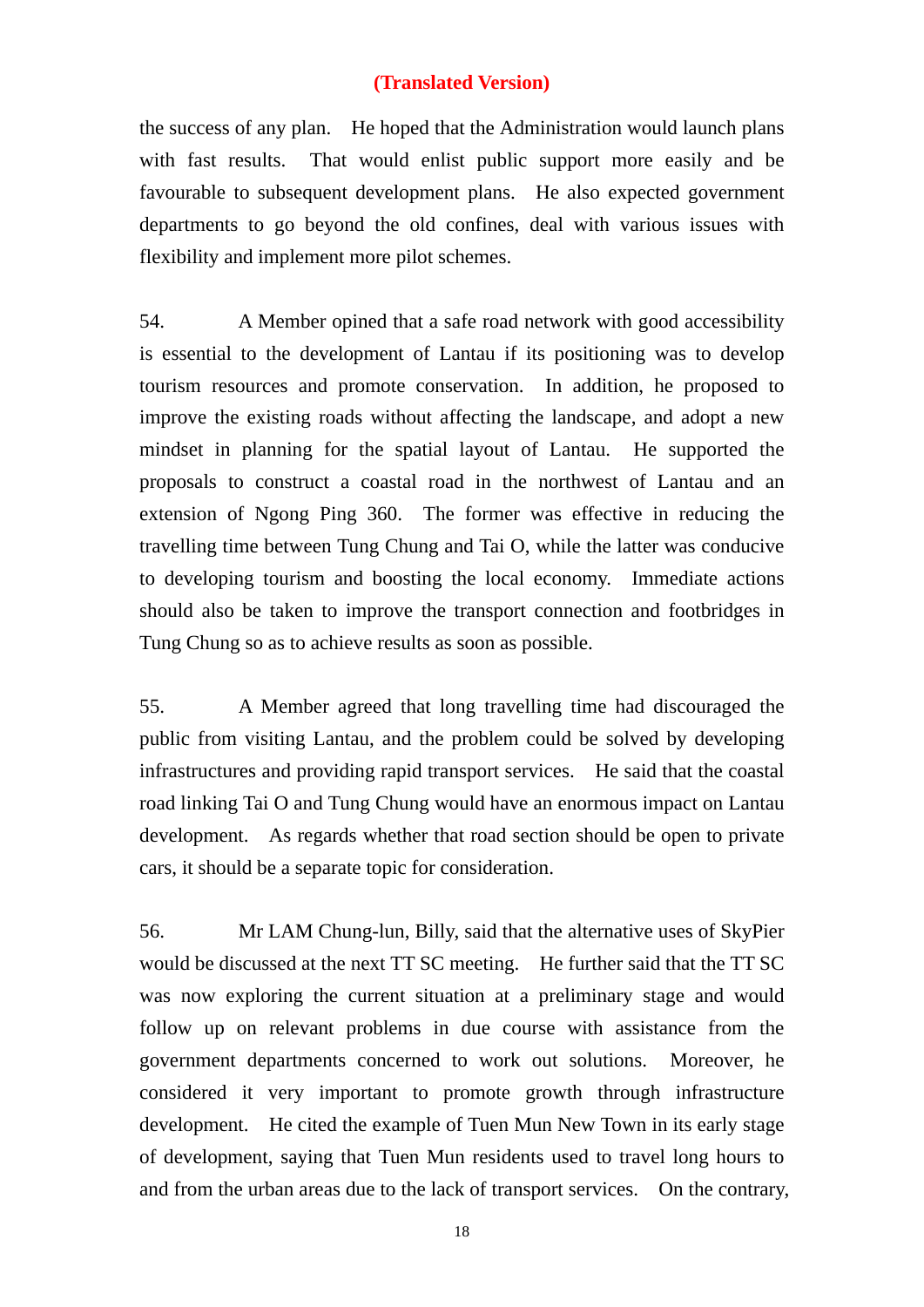the Hong Kong International Airport was a success story due to its early construction of good transport facilities. He concluded that current transport demand should not be the only consideration in planning transport infrastructure.

57. A Member indicated that there should be enough passenger throughput in order to attract investors to operate ferry services. He suggested offering concessions to attract passengers. For example, ferry tickets could be used as cash coupons at tourist attractions and retailers in Lantau, which could in turn help promote Lantau as well.

58. A Member agreed to the suggestion of using ferry tickets as cash coupons, saying that there were shuttle bus services provided by major shopping centres in Hong Kong to carry Shenzhen visitors to the territory for shopping. The cost involved was very small comparing with the increased turnover.

59. A Member said that he could liaise with the retailers in Lantau to explore the concessionary scheme. However, from his understanding, visitors could not be asked to pay the fares on the spot if shuttle buses were arranged to take them. He would like to know if similar restrictions applied to the existing ship chartering services.

60. Mrs YEUNG HO Poi-yan, Ingrid, Commissioner for Transport, clarified that under the existing legislation, passengers and fees for chartered ships should be confirmed beforehand, and operators were not allowed to tout passengers and receive separate fares from individual passengers. Otherwise, it would be regarded as public transport services.

61. A Member opined that plans to develop Lantau should be rolled out as soon as possible. Otherwise, we would have missed the opportunity and fallen behind our competitors in the neighbouring regions. He said that since whether visitors would use the HZMB would be influenced by its specific traffic and transport arrangements, he hoped that the Administration would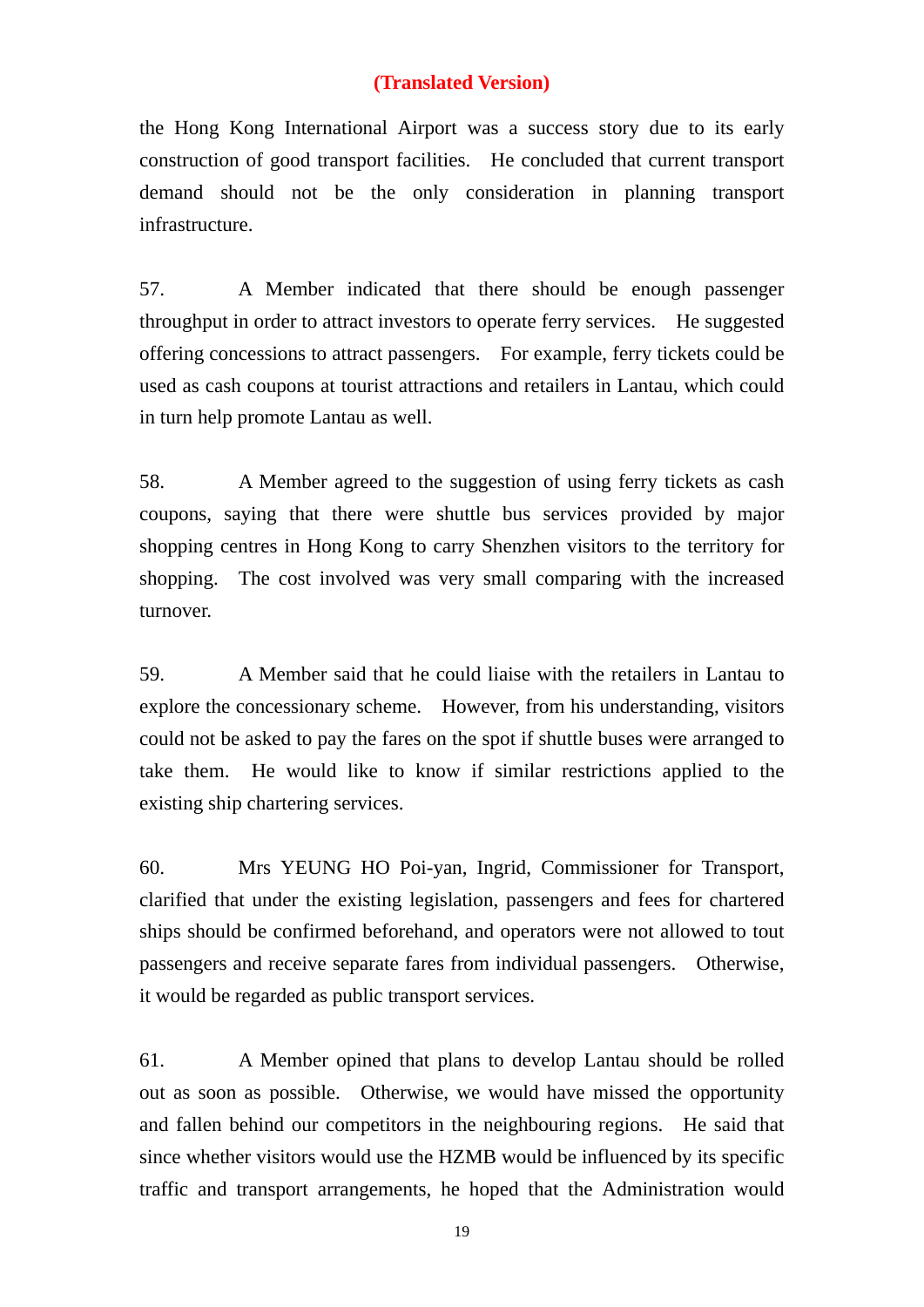discuss the arrangements at an early date. Also, he considered that as Members had reached a consensus on the improvement of Keung Shan Road, he hoped that the Administration would implement the works as soon as possible to facilitate other subsequent developments.

62. Mr LAM Chung-lun, Billy, Chairperson of the TT SC, invited Mr HON Chi-keung, Director of Civil Engineering and Development, and Mrs YEUNG HO Poi-yan, Ingrid, Commissioner for Transport, to respond with regard to the existing plans and works.

63. Mr HON Chi-keung, Director of Civil Engineering and Development, said that when exploring the long-term development strategy of Lantau, the development of the ELM was one of the important studies of CEDD. He pointed out that as Kau Yi Chau was only some four kilometres away from Hong Kong Island and Lantau, he hoped that suitable reclamation locations would be identified in the central waters for development of the ELM. At present, the CEDD was studying locations that could connect Lantau with the ELM. The options that could be considered included: (1) to connect the ELM with Pa Tau Kwu further to the north, and develop all the way up to connect with the North Lantau Highway; and (2) to connect the ELM with Hei Ling Chau and further to Mui Wo, with the hope that traffic connection with Siu Ho Wan area could be planned in the long term. Other plans currently under study included the extension of Ngong Ping 360 and cycle tracks.

64. In response to the suggestion of enhancing the connection between north Lantau and Discovery Bay, Mrs YEUNG HO Poi-yan, Ingrid, Commissioner for Transport, said that the Discovery Bay Tunnel was a private tunnel built on private land. Therefore, a consensus with the residents there on any traffic and transport infrastructure and arrangements concerning the area had to be reached. At present, non-franchised buses were serving the residents of Discovery Bay, and the TD had also recently relaxed the restrictions on taxis travelling there.

65. In addition, Ms HO said that at present, while it was safe for small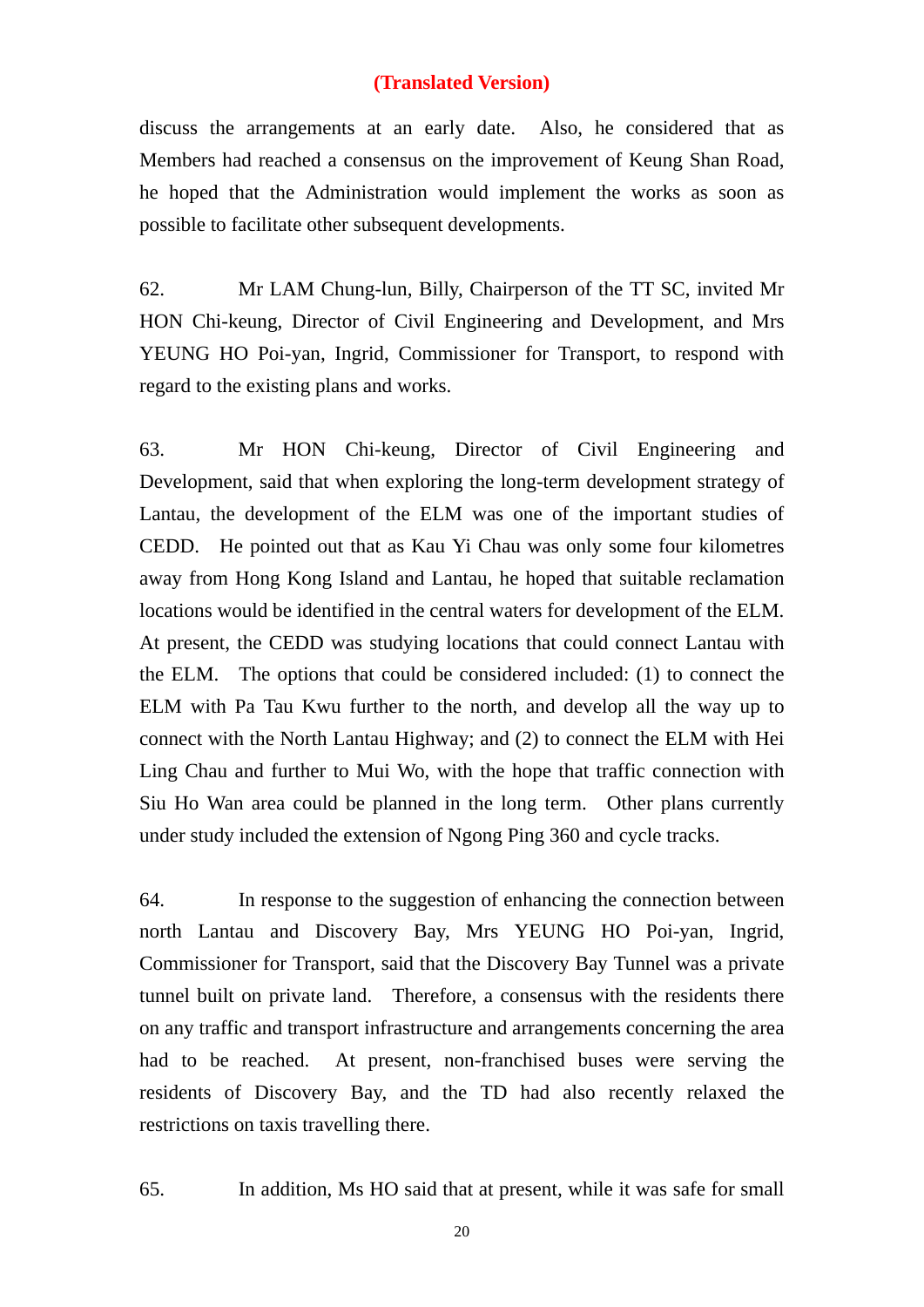and medium vehicles to use Keung Shan Road and South Lantau Road, there would be safety concerns for large and heavy goods vehicles travelling on the roads. However, as major road works might affect a substantial amount of land in country park, the Government had to carry out detailed studies first.

66. Ms HO also considered it desirable to make reference to overseas tourist attractions as suggested by a TT SC Member, where visitors could change to environmentally friendly cars at designated locations for onward journey to the conservation areas. It was suggested that further discussions be conducted at the TT SC meetings. Concerning the suggestion to further relax the restrictions on closed roads, Ms HO said that it was not much of a problem from the transport perspective. However, it would require further discussions by the TT SC to achieve the right balance between appropriate level of opening up the roads and addressing the concerns about conservation. She also said that the three governments were discussing details about the cross-boundary transport arrangements for the HZMB, and the public and the LanDAC would be informed of the proposals once the arrangements were mature.

67. A Member asked whether the Government could consider incorporating the Discovery Bay Tunnel, which was a private tunnel, into the public transport system for opening to the public. Mrs YEUNG HO Poi-yan, Ingrid, Commissioner for Transport, responded that as the tunnel was located on private land, the Government had to go through complicated procedures to resume the tunnel and reach a consensus with the residents of Discovery Bay. She said that it was technically viable to address the demand, if any, for public transport connection arising from the local community.

68. A Member said that only those accessible tourist attractions could attract the public, therefore relaxation of closed roads should be considered as soon as possible. He considered it necessary to support Lantau development with transport infrastructure. The construction of a coastal road might not be supported by the size of the existing population alone in the northwest of Lantau. However, if the area was used as a residential area, the revenue from land sale could not only cover the cost of the infrastructure, but also be used for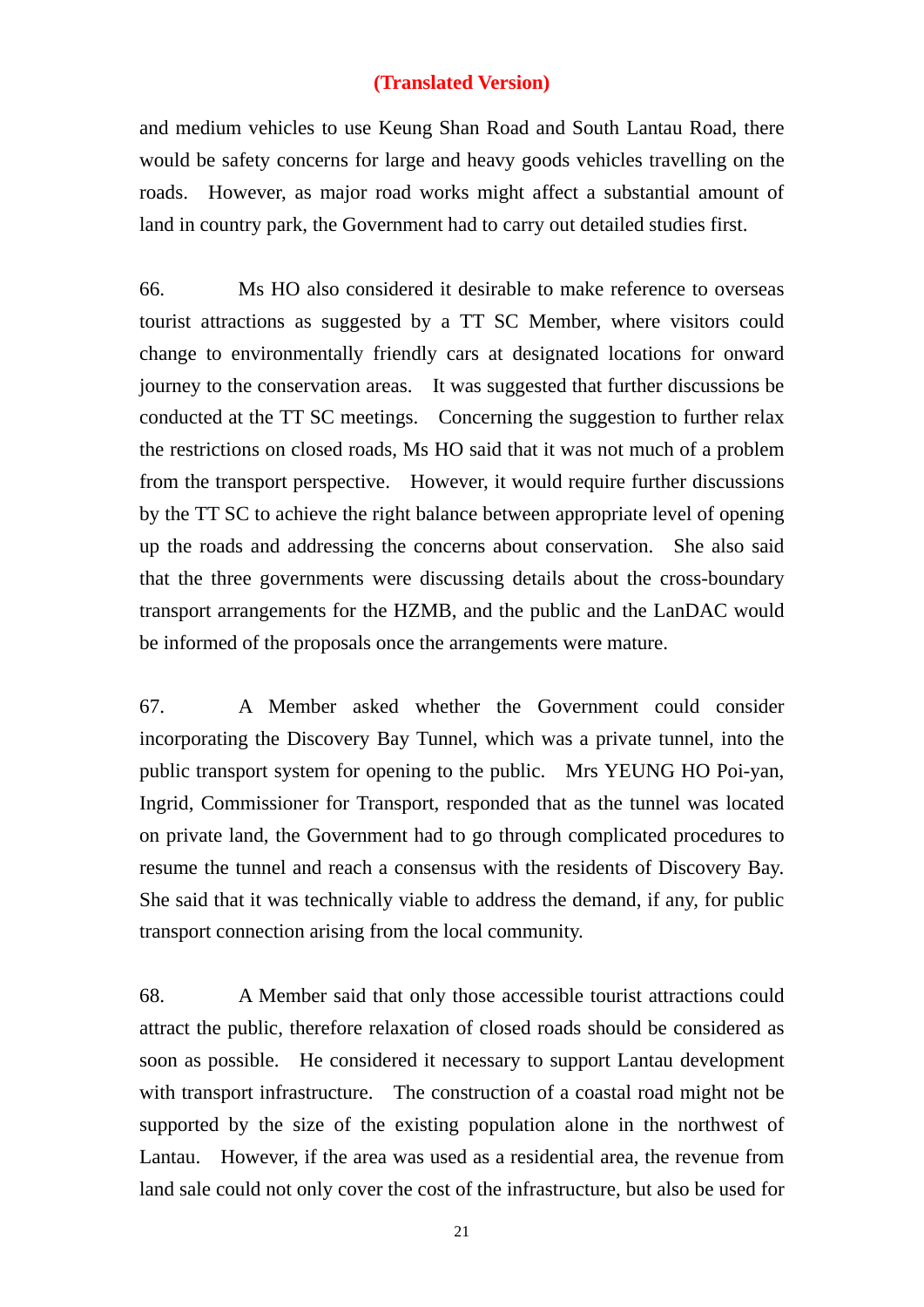building subsidised housing to address the problems of housing shortage and labour mismatch. Furthermore, he saw the need to build more institutes, in particular international schools, in a short period of time given the current unsatisfactory educational facilities in Lantau.

69. A Member put forward the following suggestions for the traffic arrangements of the HZMB: (1) opening the bridge to all Guangdong/Hong Kong double-plated cross-boundary vehicles; (2) relaxing the application criteria for Hong Kong to Zhuhai double-plated vehicles for car owners with properties in Zhuhai or people working there; (3) providing arrangements similar to visa-on-arrival access in Zhuhai to allow visitors to obtain temporary licences at the Zhuhai bridgehead and stay in Zhuhai for three to seven days before returning to Hong Kong through the HZMB; and (4) allowing vehicles from Zhuhai and Macao to park at the Hong Kong bridgehead.

## **Public Relation and Engagement Subcommittee (LanDAC Paper No. 10/2014)**

70. Mr HA Wing-on, Allen, Chairperson of the PRE SC, briefed the meeting on LanDAC Paper No. 10/2014. Mr HA said that the PRE SC conducted two meetings on 6 October and 27 October 2014. At the first meeting, the PRE SC endorsed the terms of reference, house rules, system of declaration of interests and positioning of work, and prepared supplementary information for the reference of all PRE SC Members (including co-opted members). Also, the PRE SC Secretariat had prepared briefing materials on the development of Lantau for use by the PRE SC and LanDAC Members for publicity and promotion purposes.

71. Mr HA added that at the second meeting, the PRE SC noted the information on communication platforms and social networks compiled by the Secretariat, worked out the schedule for publicity and promotion activities from the fourth quarter of 2014 to the first quarter of 2015, and endorsed the preliminary work plan of the PRE SC. He said that government representatives were invited to attend the annual meeting of the Lantau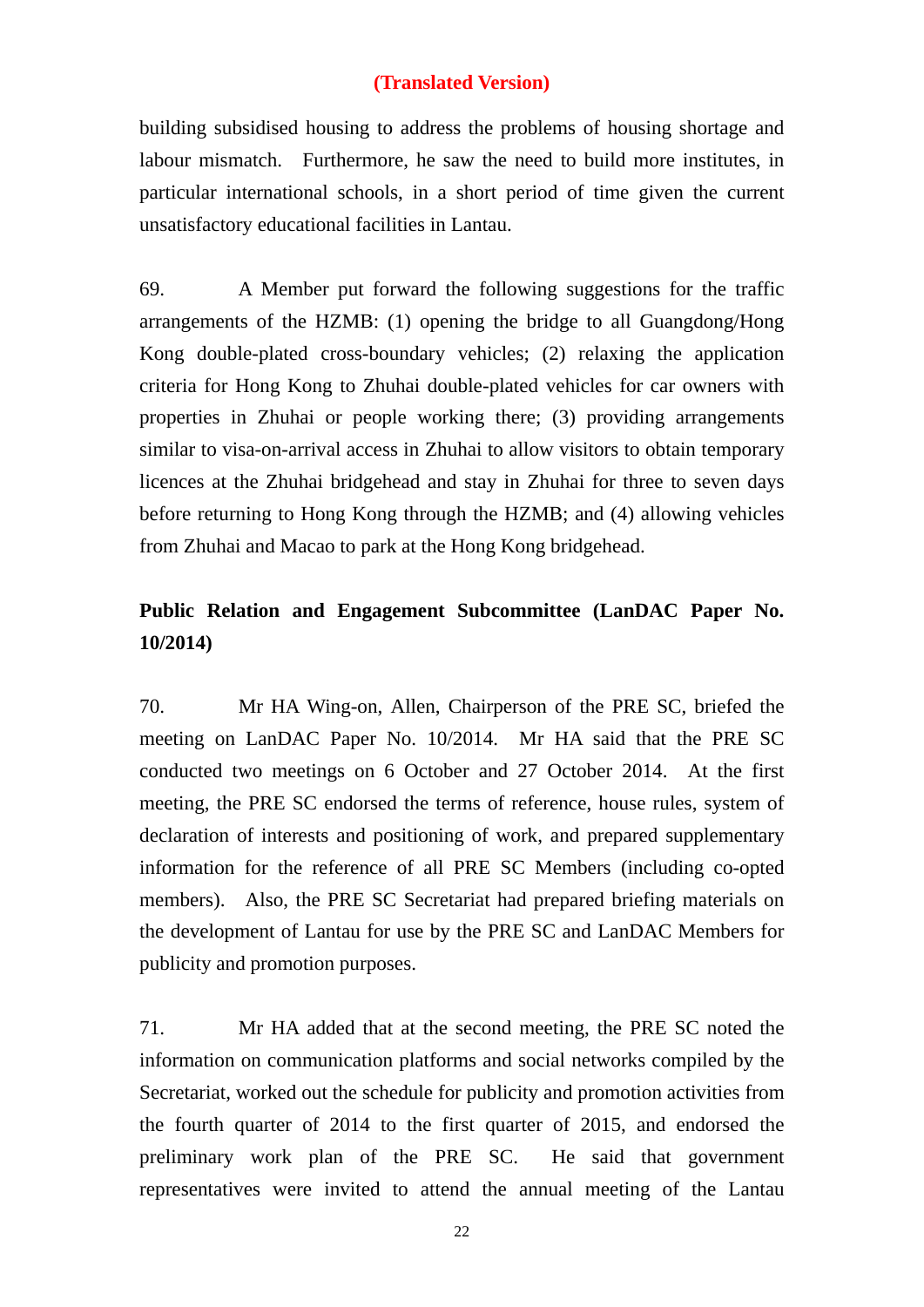Development Alliance on 6 November to promote the future development of Lantau. They would also brief the Islands District Council, the meeting of Chairpersons and Vice Chairpersons of the 18 District Councils, as well as the Tsuen Wan District Council on Lantau development in December and January next year. In addition, the PRE SC was preparing promotional leaflets, posters, videos, etc. based on the four strategic positionings and four development directions of Lantau. He said that in future, the PRE SC would further align its work with the development proposals of the LanDAC and the other three SCs to formulate the publicity, public relations and consultation strategies concerned, which included building the Lantau brand, establishing its positioning, engaging public relations consultancy firms to support the PRE SC's work, etc.

72. A Member said that the PRE SC had laid down its directions of work, and its Members had put forward a lot of proactive advice. However, he hoped that the Secretariat would clarify and review the arrangements for government representatives to attend publicity activities. He stressed that the understanding and support of the local residents were crucial to the development of Lantau, and hoped that the Government would value each and every communication platform and attend them wherever possible. That Member was disappointed that the publicity activity originally scheduled for 18 November had been affected due to arrangement issues. The Chairman replied that he deeply understood it was crucial to have the understanding and support of the locals and the community for the development plans, and reiterated that the Government highly valued the publicity and promotion work for Lantau development.

73. A Member said that as there were a number of major projects undergoing in Lantau at the same time, he suggested that the Government should set up a designated office as soon as possible and allocate more resources to co-ordinate the development of the entire Lantau. Two Members concurred with his view.

74. A Member encouraged the heads of government departments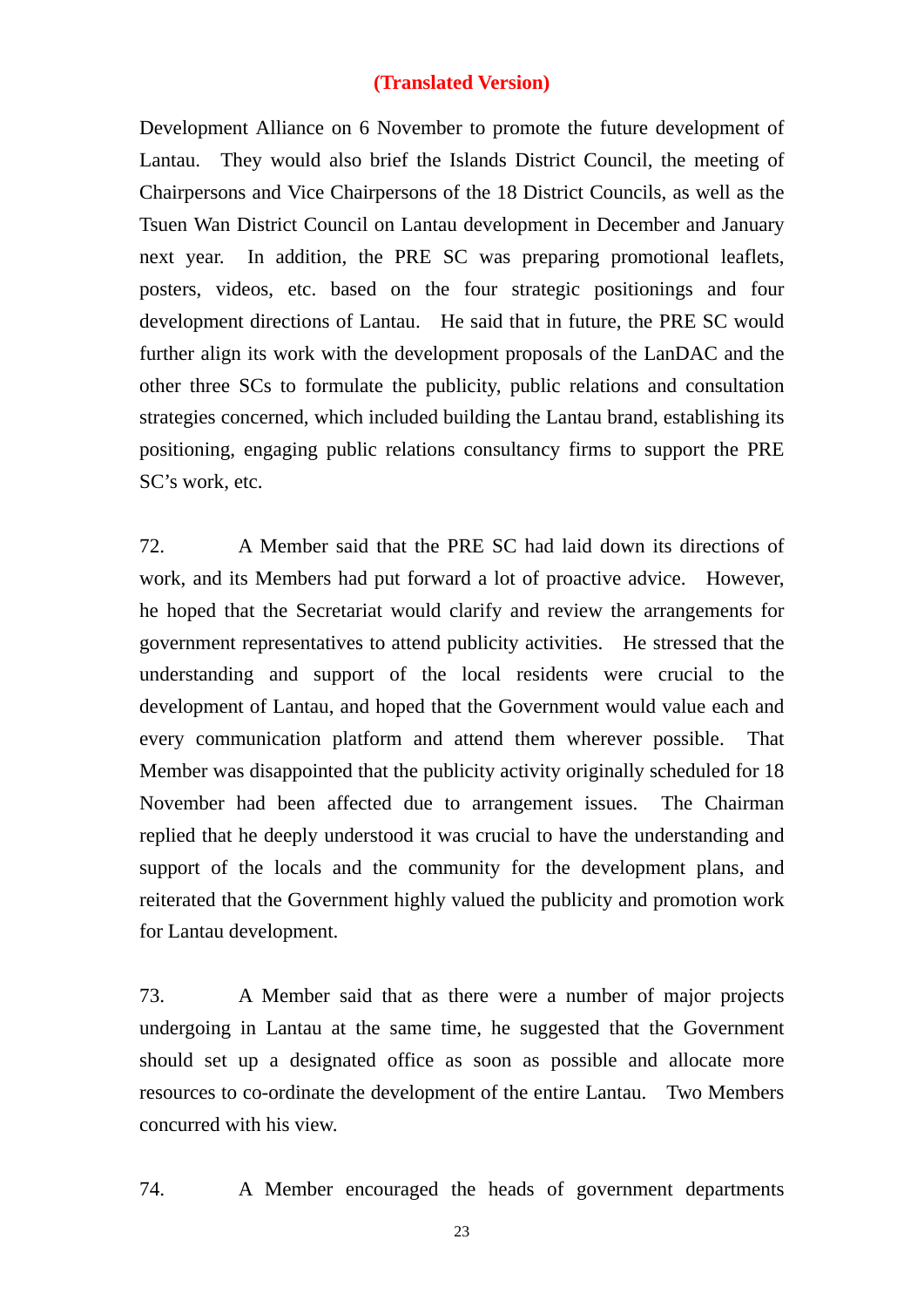concerned to visit the community more often to collect their views, as it would be easier for them to secure public support and facilitate the implementation of policies.

75. Mr HA Wing-on, Allen, Chairperson of the PRE SC, said that its Secretariat was dealing with a substantial amount of publicity work. He would discuss with the Secretariat to see if more resources could be allocated.

# **Agenda Item 4: Integrated Work Plan of the Lantau Development Advisory Committee**

76. Mr LO Kwok-wah, Kelvin, Principal Assistant Secretary (Works) 5, DEVB, briefed the meeting on LanDAC Paper No. 11/2014, which mainly contained the following details: (1) the Secretariat had consolidated the major items in the SCs' work plans and prepared an integrated work plan of the LanDAC; (2) the Government was promoting the development of Lantau in a multi-pronged approach, including carrying out large-scale regional strategic studies and short-term topical studies; and (3) the Government was proactively taking forward feasible individual projects.

77. A Member fully supported the study conducted by the PlanD on the overall development strategy for the commercial land in Lantau and the market positioning of individual sites to ascertain different land uses in Lantau. He also remarked that the revitalisation of Ma Wan Chung should not just comprise hardware improvement works, and hoped that more discussions would be conducted in future on the software to revitalise the area. Mr HON Chi-keung, Director of Civil Engineering and Development, responded that the software issue would be explored in the next stage of work.

78. A Member said that paragraph 11 of the paper showed that the TT SC was quite passive in its work. However, as traffic and transport were extremely important to Lantau development, the TT SC should take a more active role in the formulation of development plans. In addition, he hoped that the departments concerned would closely collaborate with the contractors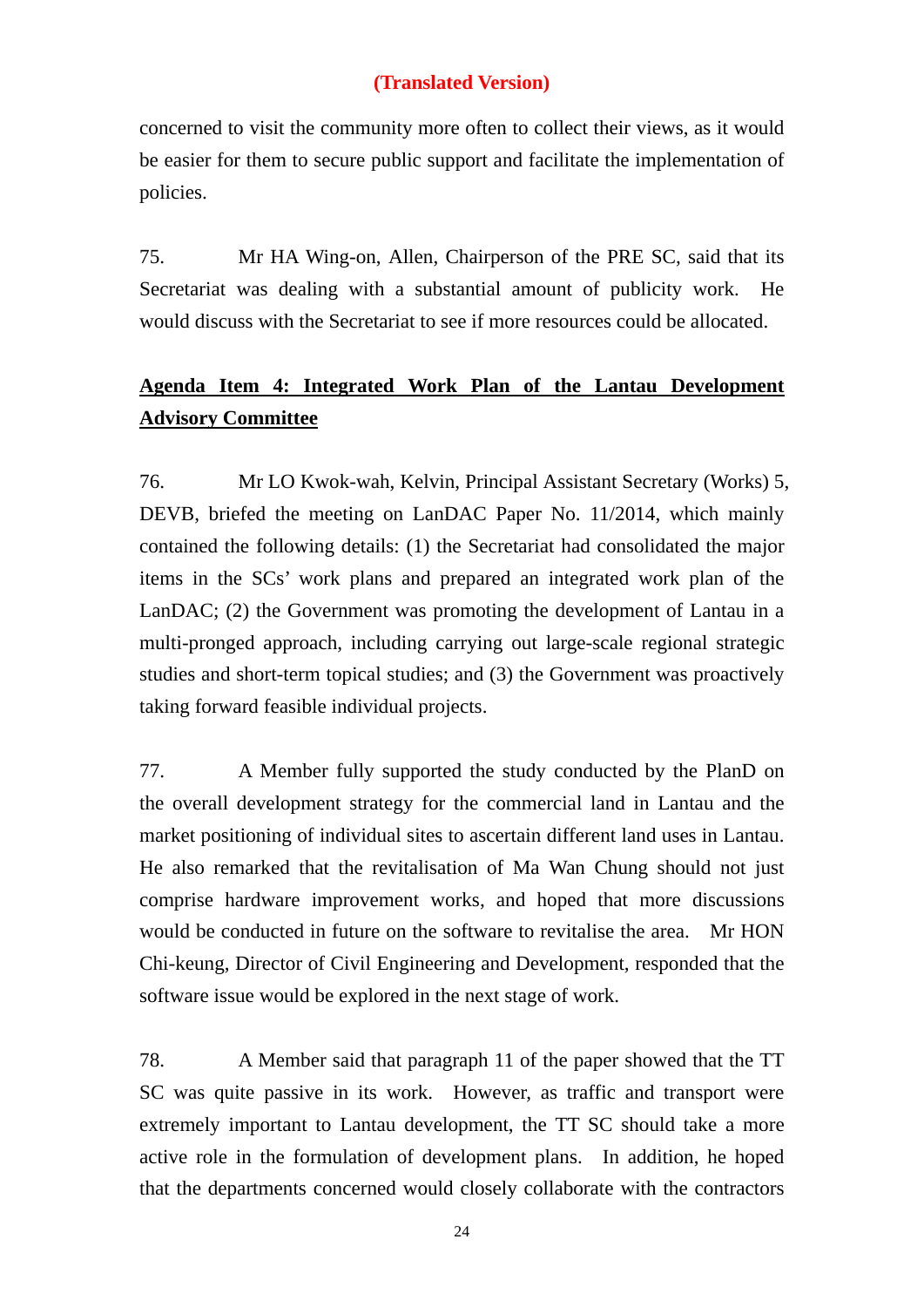to ensure the timely or even early completion of various works projects in progress. He said that he would obtain previous study reports and information on spa facilities for reference. He further added that the Government should avoid studying the same project repeatedly and should flexibly deploy internal resources to get part of the project finished first. Mr WAI Chi-sing, Permanent Secretary for Development (Works), responded that the scope of the various studies mentioned in the paper was different from that of the previous studies and there was no duplication.

79. A Member suggested that the Government and the LanDAC should pool its resources and select several most feasible proposals out of the many received for study or implementation.

80. Mr LO Kwok-wah, Kelvin, Principal Assistant Secretary (Works) 5, DEVB, added that during the study on the direction and positioning of the overall recreation and tourism development of Lantau, major projects would be selected from the LanDAC's proposals for preliminary infrastructure and transport studies.

81. The Chairman said that among the proposals outside the topical studies, the Government would consider choosing those that had the potential for early implementation.

82. A Member said that the TT SC would have a number of major discussion topics, including: (1) relaxation of the closed road arrangements; (2) transport infrastructure and arrangements for the landing point of the HZMB; (3) north-south and east-west connection of Lantau; and (4) water-borne traffic arrangements.

83. A Member pointed out that the development of visitor flow and vehicle flow in Lantau would be directly affected by the fare levels of the HZMB.

84. A Member said that studies should be carried out to explore the